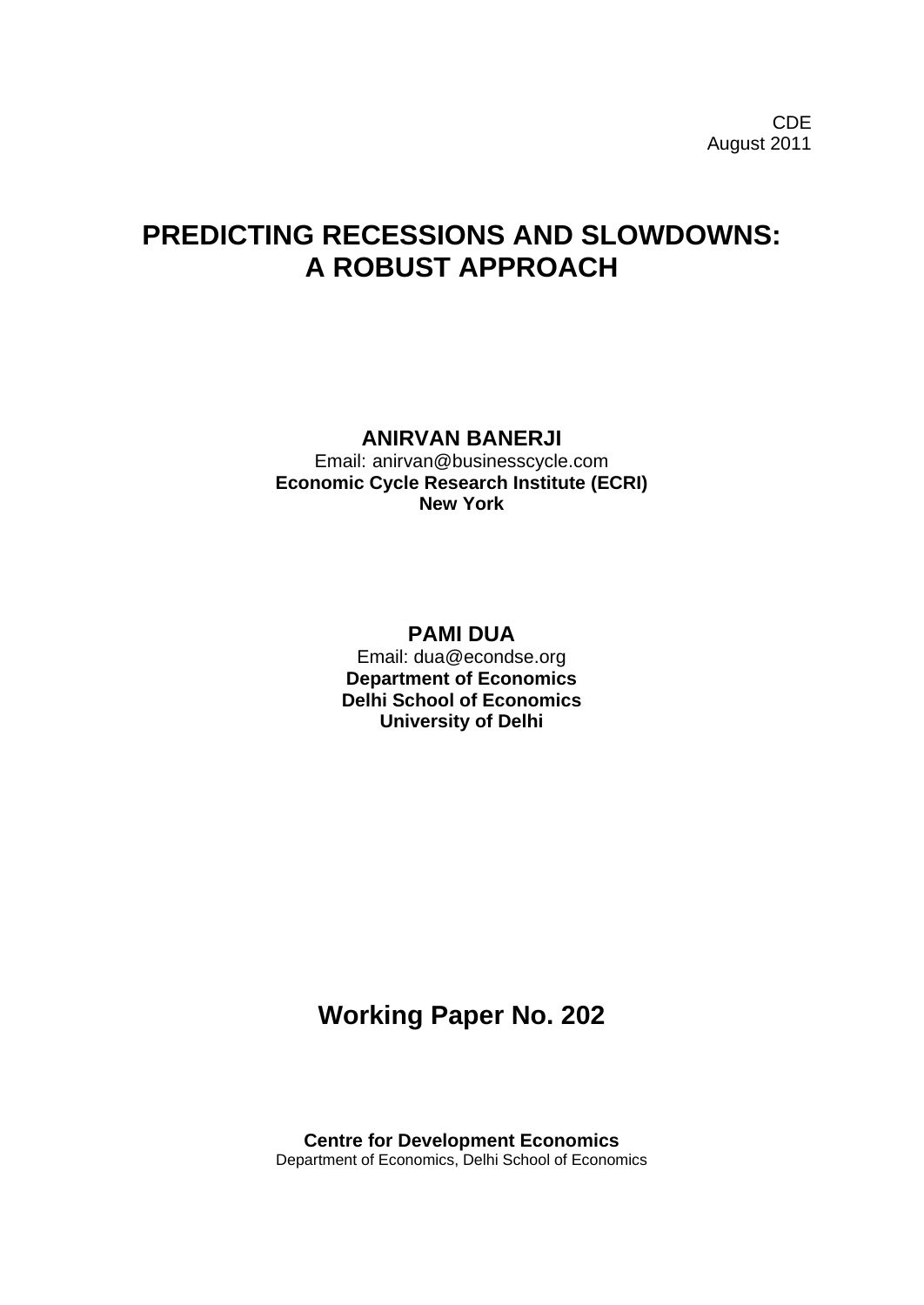### **Predicting Recessions and Slowdowns: A Robust Approach**

Anirvan Banerji Economic Cycle Research Institute (ECRI), New York

and

Pami Dua Department of Economics, Delhi School of Economics and ECRI, New York

#### **Abstract**

This paper defines business and growth rate cycles and describes the importance of key coincident indicators and reference chronologies, following reflections on the definition of a recession. The robustness of turning point forecasts based on the indicator approach to business and growth rate cycles is discussed. Since economies undergo structural changes over the course of a business cycle, and rapid structural changes are characteristic of developing economies in particular, practical methods for the analysis and prediction of business cycles need to be robust to such shifts. The recent Great Recession also underscores why "this time, it's different" should not be considered a valid excuse for forecasting failure.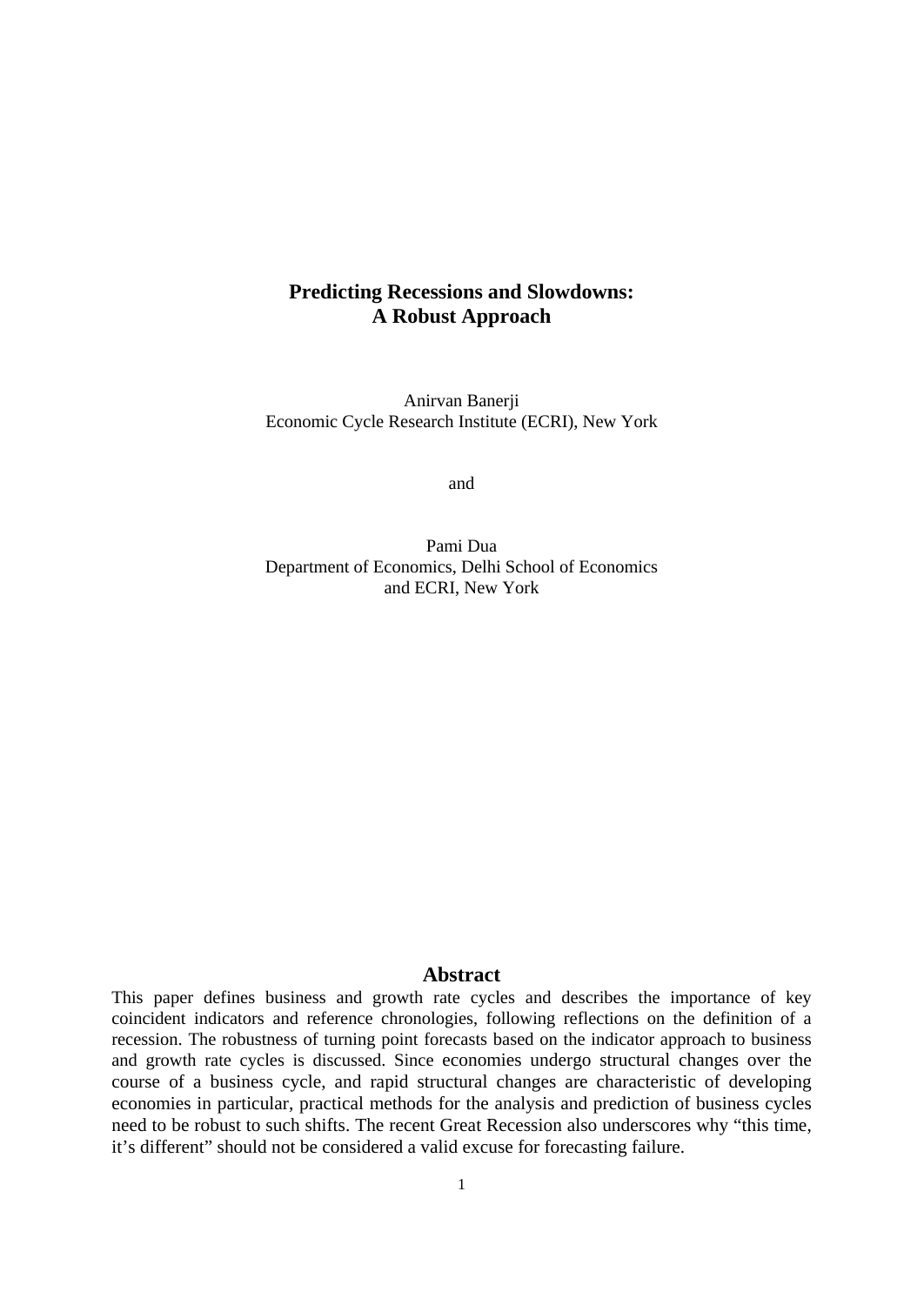#### **1. Introduction**

This paper evaluates the robustness of the indicator approach to predicting business and growth rate cycles attributed to Geoffrey H. Moore and his associates. The indicator analysis technique employs systematic methods of interpreting economic indicators to monitor the pulse of the economy as well as to predict future movements in the economy. This approach is based on the premise that in a market-oriented economy, in cycle after cycle, economic indicators reach turning points in a known sequence. Basically, leading indicators turn before coincident indicators, which turn before lagging indicators.

One of the earliest systems of this kind was devised shortly before World War I, known as the Harvard ABC curves. The A curve represented speculation, more specifically stock prices. The B curve denoted business activity, measured by the volume of cheques drawn on bank deposits. The C curve represented the money market and was measured by the rate of interest on short-term commercial loans. Warren Persons at Harvard University showed that these three curves typically moved in sequence – stock prices first, bank debits second, and interest rates last, with the lagging movements in interest rates preceding the opposite turns in stock prices. This work was continued by researchers at the National Bureau of Economic Research (NBER) founded in 1920 and is discussed in Mitchell and Burns (1938), Burns and Mitchell (1946), Moore (1950, 1958, 1961, 1982), Klein (1983),, Zarnowitz (1991), and others.

Fluctuations in aggregate economic activity, that is, phases of the business cycle, can be tracked by using a comprehensive measure of aggregate economic activity. Generally, the gross domestic product (GDP) is used since it represents the most aggregate measure of economic activity. It is, however, inaccurate to chart the business cycle by this one variable alone, since some aspects of the aggregate economy may not be adequately represented in the GDP. A better alternative is to construct an index of variables using frequently available series that move contemporaneously with the business cycle, typically referred to as a coincident index.

An index of coincident economic indicators is a summary measure designed to track fluctuations in aggregate economic activity that make up the business cycle. Thus a coincident index can be used to decide the phase of the business cycle the economy is in at a given point in time. The index can therefore be used to help determine the timing of recessions and expansions as well as speedups and slowdowns in the economy.

Such a historical chronology is also necessary for designing a system for the prediction of recessions and recoveries. Specifically, the selection of leading economic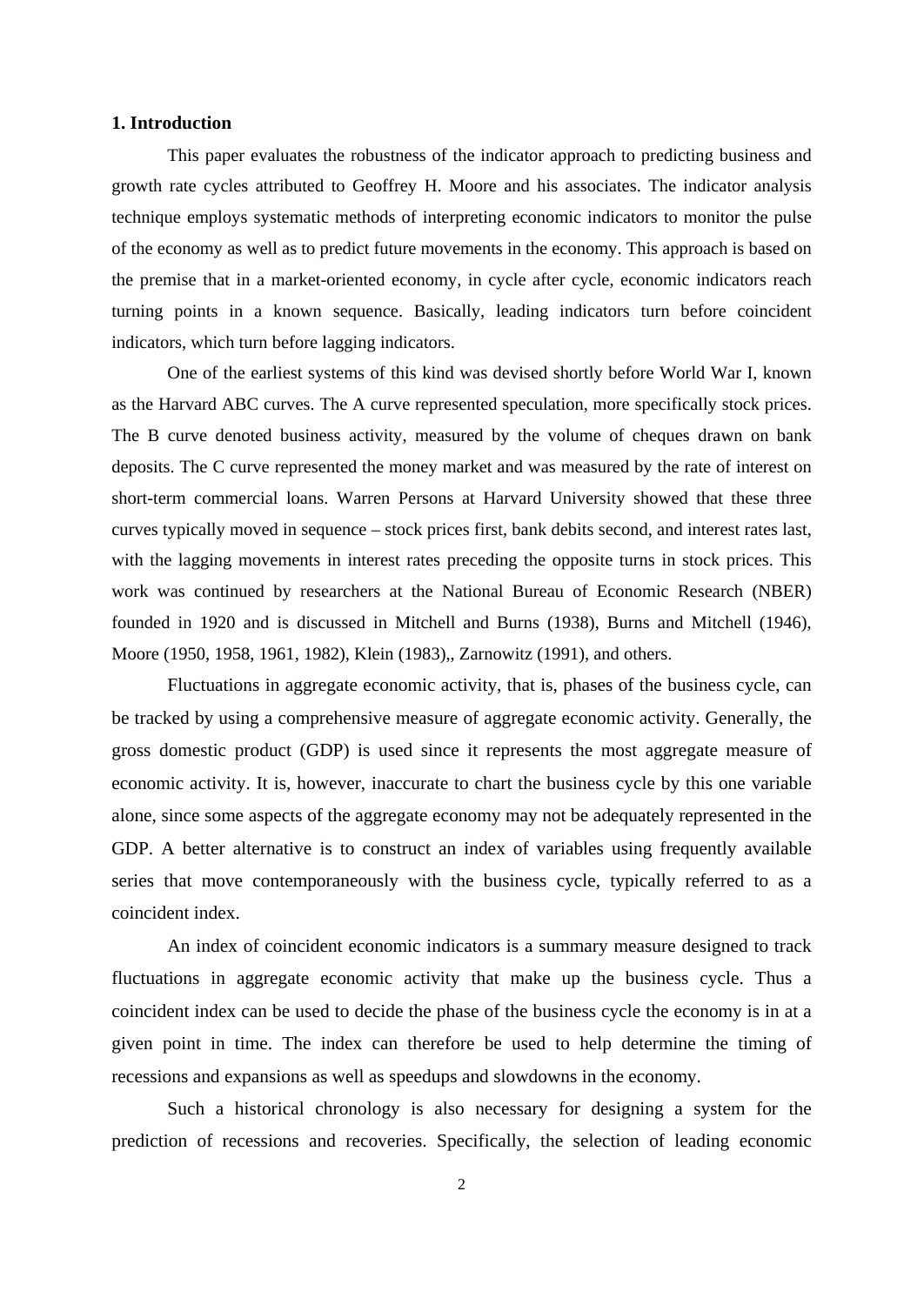indicators that anticipate recessions and expansions should be based at least in large part on their historical accuracy in predicting them. The measurement of forecasting accuracy, however, requires an explicit definition of what is to be forecast. Given the precise historical dates when recessions and expansions started, it is possible to decide how well the leading indicators predicted them.

Thus a coincident index is valuable both for understanding the current state of the economy and for designing tools for the prediction of business cycles. The leading index, on the other hand, combines series that tend to lead at business cycle turns and provides a summary measure of what can be expected in the near future. Leading indicators generally represent commitments made with respect to future activity or are factors that influence such commitments. Whereas the coincident index determines the peaks and troughs of the business cycle, the leading index is designed to predict these.

The real challenge is to identify an approach robust enough to perform well in real time under diverse structural conditions in developed and developing economies alike: a way to make timely recession calls in fast-changing emerging markets as well as in mature economies undergoing material structural changes – whether the recessions are triggered by major crises or lesser shocks whose timing is typically unforeseeable. This is illustrated by the recent global recession that motivated the vital question of whether the recession, or the crisis associated with it, could have been foreseen.

The format of the paper is as follows. Section 2 reflects on the nature of business, growth and growth rate cycles, the definition of a recession and determination of the reference chronologies of business and growth rate cycles. Section 3 gives the reference chronologies for countries tracked by the Economic Cycle Research Institute (ECRI). Section 4 discusses the robustness of the indicator approach to predicting business and growth rate cycles. The next section reflects on the frequency of recessions expected in the future while the last section provides the conclusions and implications.

#### **2. Business Cycles: Concept and Measurement**

The National Bureau of Economic Research (NBER), formed in 1920 to address measurement problems in economics, pioneered research into business cycles. Due to NBER's decades of pioneering work, its basic methodology for business cycle analysis has remained a standard for examining fluctuations in business activity (Niemira and Klein,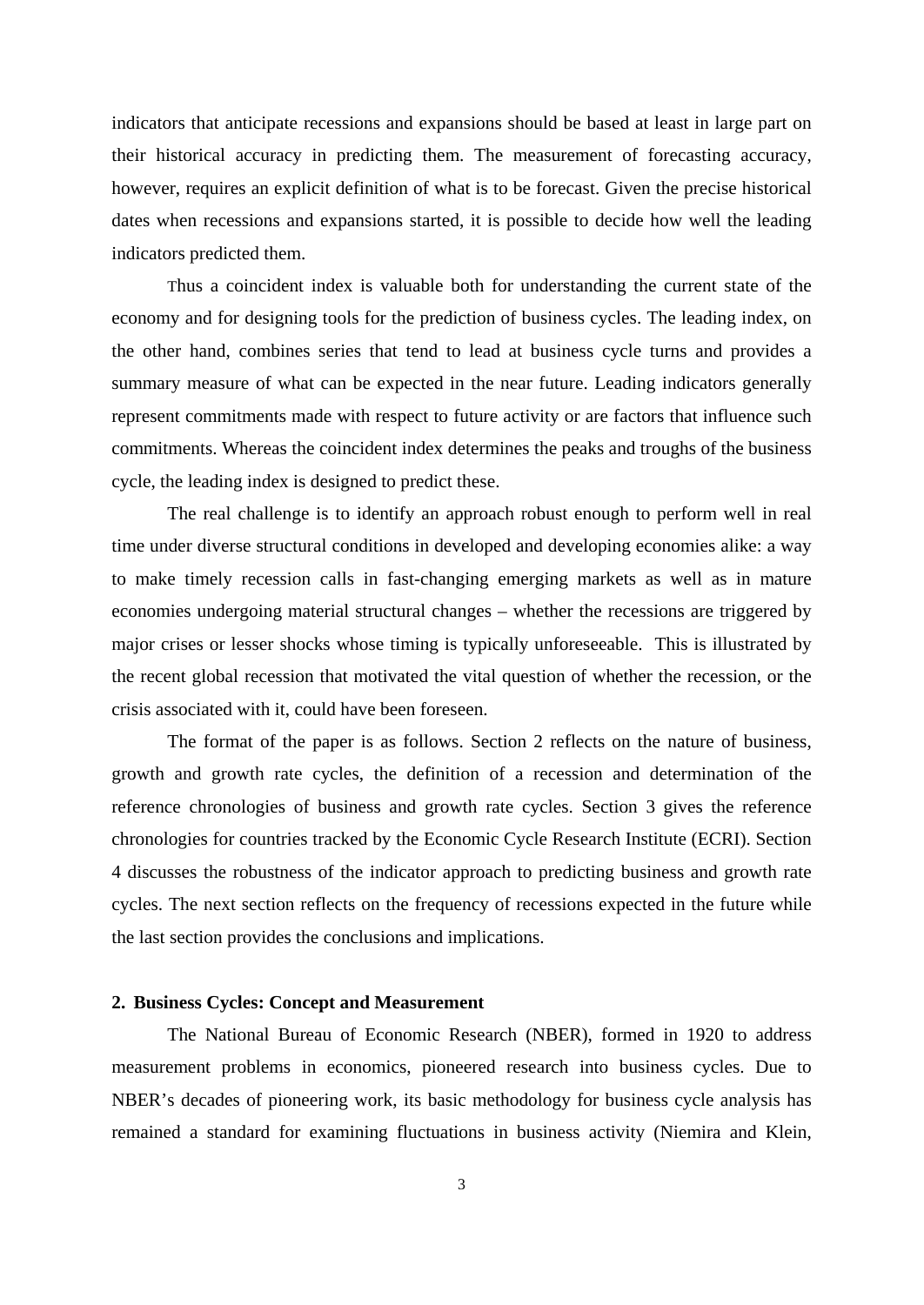1994, p.5). It is therefore appropriate to begin the discussion of business cycles with the characterization distilled by Wesley C. Mitchell and Arthur F. Burns (1946) from many years of research at the NBER:

*"Business cycles are a type of fluctuation found in the aggregate economic activity of nations that organize their work mainly in business enterprises: a cycle consists of expansions occurring at about the same time in many economic activities, followed by similarly general recessions, contractions and revivals which merge into the expansion phase of the next cycle; this sequence of changes is recurrent but not periodic; in duration business cycles vary from more than one year to ten or twelve years; they are not divisible into shorter cycles of similar character with amplitudes approximating their own."*

What is striking about this definition is the emphasis on the concerted nature of the upswings and downswings in different measures of economic activity. In fact, the business cycle is a consensus of cycles in many activities, which have a tendency to peak and trough around the same time (Niemira and Klein, 1994, p.4). As noted by Moore (1982):

*"No single measure of aggregate economic activity is called for in the definition because several such measures appear relevant to the problem, including output, employment, income, and trade, and no single measure is either available for a long period or possesses all the desired attributes. Quarterly figures for gross national product (GNP) became available in the 1940s in the United States and even later, if at all, in other countries. Since monthly peak and trough dates are desired, quarterly figures are not sufficient in any case."*

#### Moore further notes:

*"Virtually all economic statistics are subject to error, and hence are often revised. Use of several measures necessitates an effort to determine what is the consensus among them, but it avoids some of the arbitrariness of deciding upon a single measure that perforce could be used only for a limited time with results that would be subject to revision every time the measure was revised."* 

Furthermore, Zarnowitz and Boschan (1975) point out that some series *"prove more useful in one set of conditions, others in a different set. To increase the chances of getting true signals and reduce those of getting false ones, it is advisable to rely on all such potentially useful (series) as a group."*

Clearly, one significant advantage of analyzing a range of roughly coincident macroeconomic series is that almost all such time series are measured with error and are often revised, sometimes very significantly. Thus, the existence of such measurement error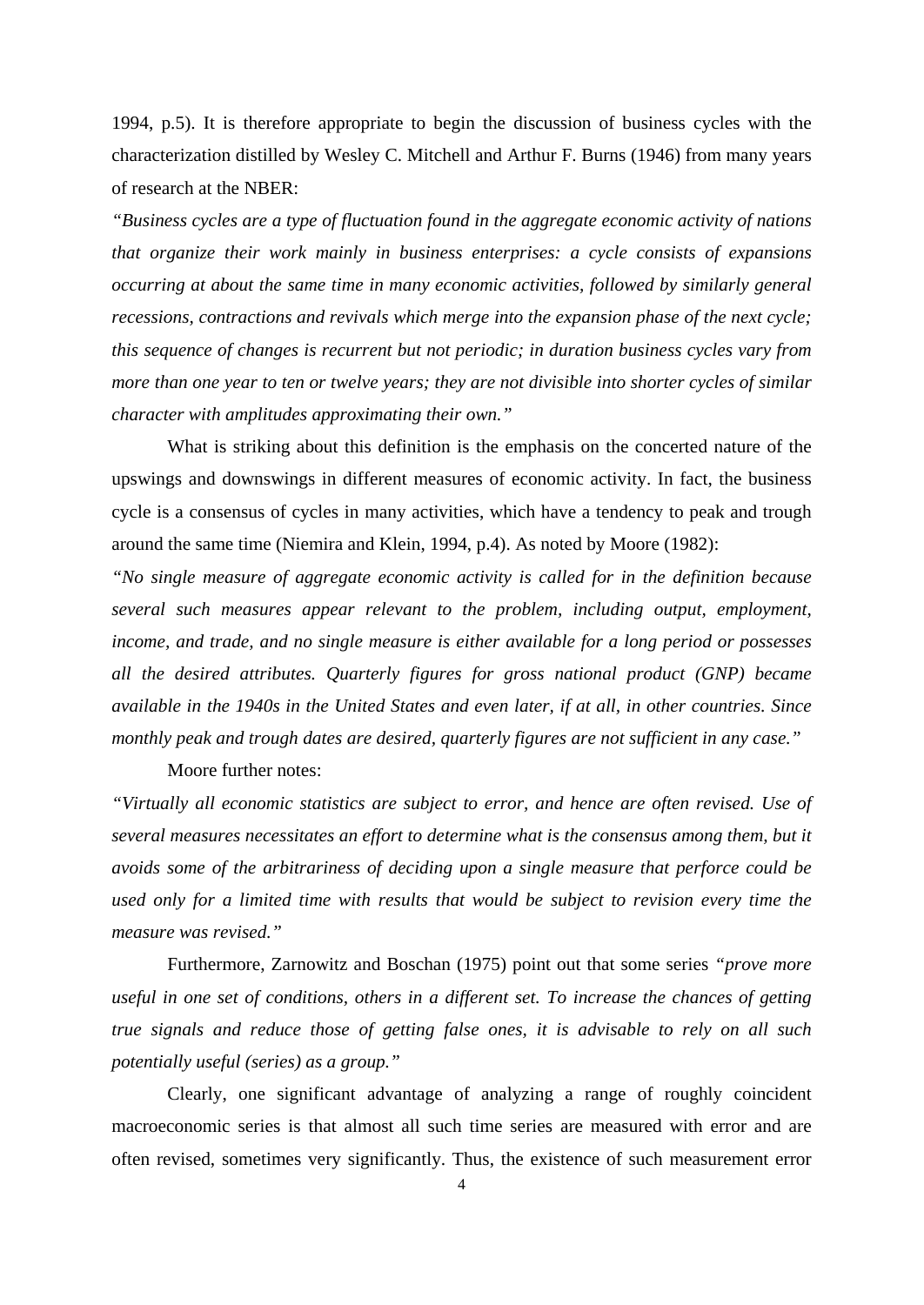alone is strong justification for avoiding reliance on any single macroeconomic time series to determine a business cycle chronology.

However, the motivation for looking at a range of measures other than GDP – irrespective of its frequency of measurement – is much more profound than simply allowing for measurement error. Rather it involves the essential philosophical question of what should constitute 'aggregate economic activity', and therefore the business cycle. It should be recognized as being much more than simply a downturn in measured output. Most crucially, it must also encompass employment dimensions.

Thus, analysis of series such as retail sales, industrial production and GDP may be regarded as attempts to gauge the current state of demand and output production in the economy. At the same time, the inclusion of series such as household income and employment is explicit recognition of the impact on community welfare of variation in output and demand and are therefore very much integral aspects of any business cycle. Some would argue that the inclusion of output measures indirectly captures these latter effects. Nevertheless, in different cycles and over the course of any given cycle, the relationship between output growth and employment is not very stable or precise. Another clue to what was in the minds of Burns and Mitchell is evident in the quote below from Burns (1952):

*And if business cycles are …. a congeries of interrelated phenomena, any distinction between the problem of how business cycles run their course and how our economic organization works cannot but be artificial.* (p. 36)

#### And again from Burns (1952):

*To Mitchell a business cycle meant more than a fluctuation in a single aggregate such as national income or employment. It also meant that the fluctuation…. is diffused through economic activity… appearing, as a rule… in markets for… commodities and labor, in processes of saving and investment, in finance as well as in industry and commerce*. (p. 36)

Two features of a business cycle emerge from the above discussion. First, a genuine business cycle is marked by three "Ps" (Banerji, 1999). In other words, movements in economic activity have to be *pronounced, pervasive,* and *persistent* enough to fall into the category of a recession or expansion. Second, a single measure of economic activity cannot represent aggregate economic activity. Instead, a composite index of indicators that represents current economic activity is needed to identify and measure business cycles. Such a composite index is the coincident index that best captures the cyclical upswings and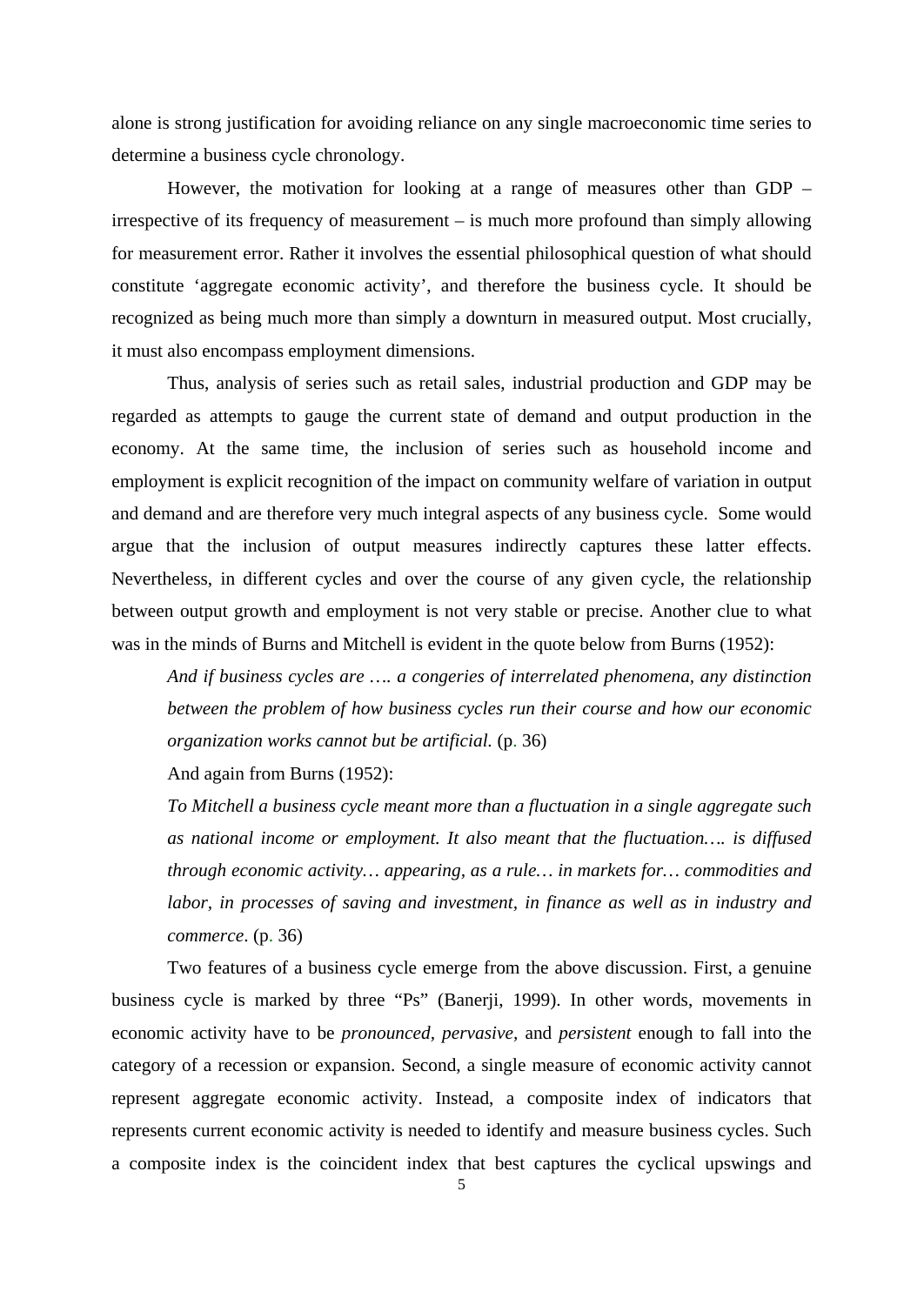downswings in economic activity. It represents the synchronous fluctuations in the aggregate measures of output, income, employment, and trade (sales).

#### *What is a Recession?*

It is clear that there is no single adequate measure of economic activity. Furthermore, since economic statistics are generally subject to error, evidence from a number of independently compiled indicators is expected to be more reliable than from any individual series. Despite the advantages of using a composite coincident index, in recent years the rigorous definition of the business cycle has increasingly been overshadowed by more simplistic shortcuts. Very often, a single adequate measure of economic activity is used to date recessions. Perhaps the most popular rule-of-thumb designates a recession as at least two successive quarters of decline in the gross domestic product (GDP). Lost in that quest for simplicity are the essential characteristics of a recession – that it consists of a pervasive and pronounced downswing in a variety of measures of economic activity. Not surprisingly, such shortcuts can produce anomalous results. In fact, while two successive quarters of decline in GDP occur in most recessions, it is neither a necessary nor a sufficient condition for a recession (Layton and Banerji, 2003; Dua and Banerji, 1999, 2004, 2007).

For example, it is well known that in the mid 1970s, Japan experienced its worst recession since the Second World War in the aftermath of the jump in oil prices. At the time, there were severe and prolonged declines in Japanese industrial production, employment, retail sales, and wage and salary income. Yet Japanese GDP plunged in the first quarter of 1974, rose for the next two quarters, and then dipped again in the fourth quarter, finishing the year 2% below its year-ago level, but without satisfying the "two-down-quarters-of-GDP rule".

In the United States, the NBER officially identified a recession that lasted from January to July of 1980. Until 1995, the data showed only one quarter of decline in GDP during that period. Only the 1995 switch to chain-weighted GDP data produced two successive declines in GDP during that recession, belatedly vindicating the NBER's original decision. Clearly, the popular rule-of-thumb would have delayed the recognition of that recession by more than a decade! Also, the official U.S. recession of 1960-61 does not show two successive quarters of decline in GDP.

In the U.S. recession of 2001, initial data showed a GDP decline only in the third quarter of 2001 that many ascribed to the events of September 11. Based on this apparent one-quarter decline in GDP, some economists, as well as certain high officials in Washington, insisted as late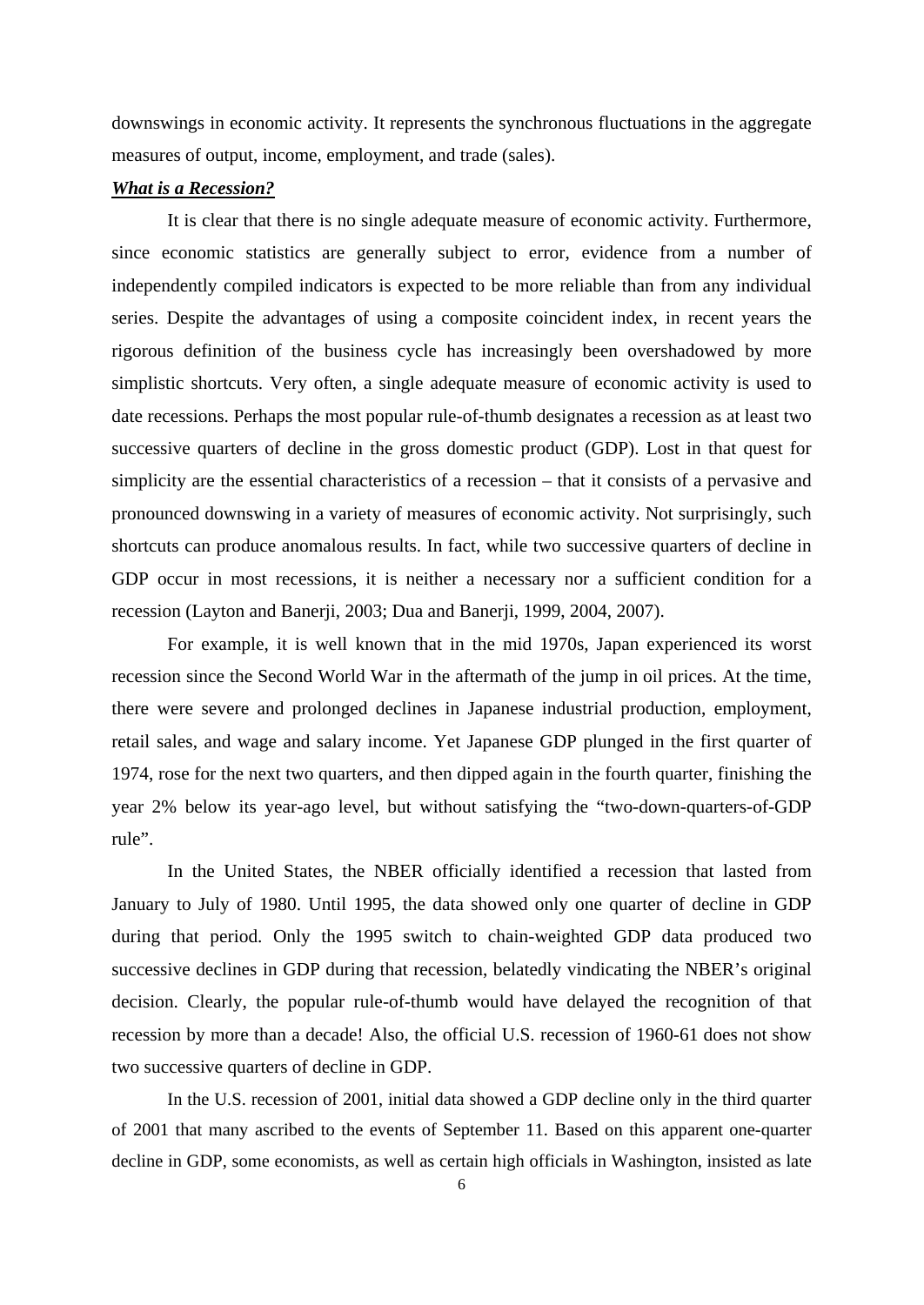as July 2002 that there had been no recession at all in 2001, since GDP had not declined for two quarters. In late July 2002 – 16 months after the start of the recession – revised data showed that GDP had actually declined in each of the first three quarters of 2001, finally silencing denial of the recession. However, the latest data revisions indicate that GDP did not show two *successive* quarters of decline during the 2001 recession, though it involved a loss of nearly three million jobs – the biggest recessionary job loss in the post-World War II period until that time.

During the 2007-09 recession, which officially lasted from December 2007 to June 2009, GDP data was especially misleading. When the Lehman Brothers collapse triggered a global financial crisis in September 2008, nine months into the recession, the GDP data available at the time did not show any declines at all, though later revisions do show a decline in GDP in the first quarter of 2008. This apparent strength in GDP, along with the widespread and undue reliance on GDP as the shorthand method to determine whether the economy was in recession, badly misled policymakers. It may be embarrassing to recall in retrospect, but, based on guidance from an inflation-obsessed Fed, the U.S. futures markets in June 2008 – six months into the recession – were betting on more than a one-percentage-point rate hike by year-end – in the middle of a recession! Since the two-down-quarter "rule" results in such dangerously delayed recession recognition, particularly from the point of view of policy makers – as well as changes in the verdict even years after the fact – it is both misleading and inadequate.

In fact, theoretically, a recession is more than a decline in just output (which GDP measures) and empirically, the two-quarter GDP decline rule is not a necessary or sufficient condition for a recession to occur. Thus, such GDP declines are not always accompanied by the pronounced, pervasive, and persistent declines in output, income, employment, and retail and wholesale trade that mark a business cycle recession, or the complex processes that are the antecedents of a genuine recession. As a result, the symptoms that precede a real recession, as captured in the appropriate leading indicators, may not be seen ahead of such a mistakenly identified "recession". Such anomalies can lead not only to an erroneous dating of recessions, but also to difficulties in the proper selection of leading indicators of recessions and recoveries.

Thus, in order to predict recessions, it is first necessary to appreciate what they really are, and why both the NBER and ECRI determine business cycle dates on the basis of the broad measures of output, employment, income and sales.

Under certain circumstances, when spending falls, for instance, it triggers cascading declines in output, and consequently in employment and in income, which results in falling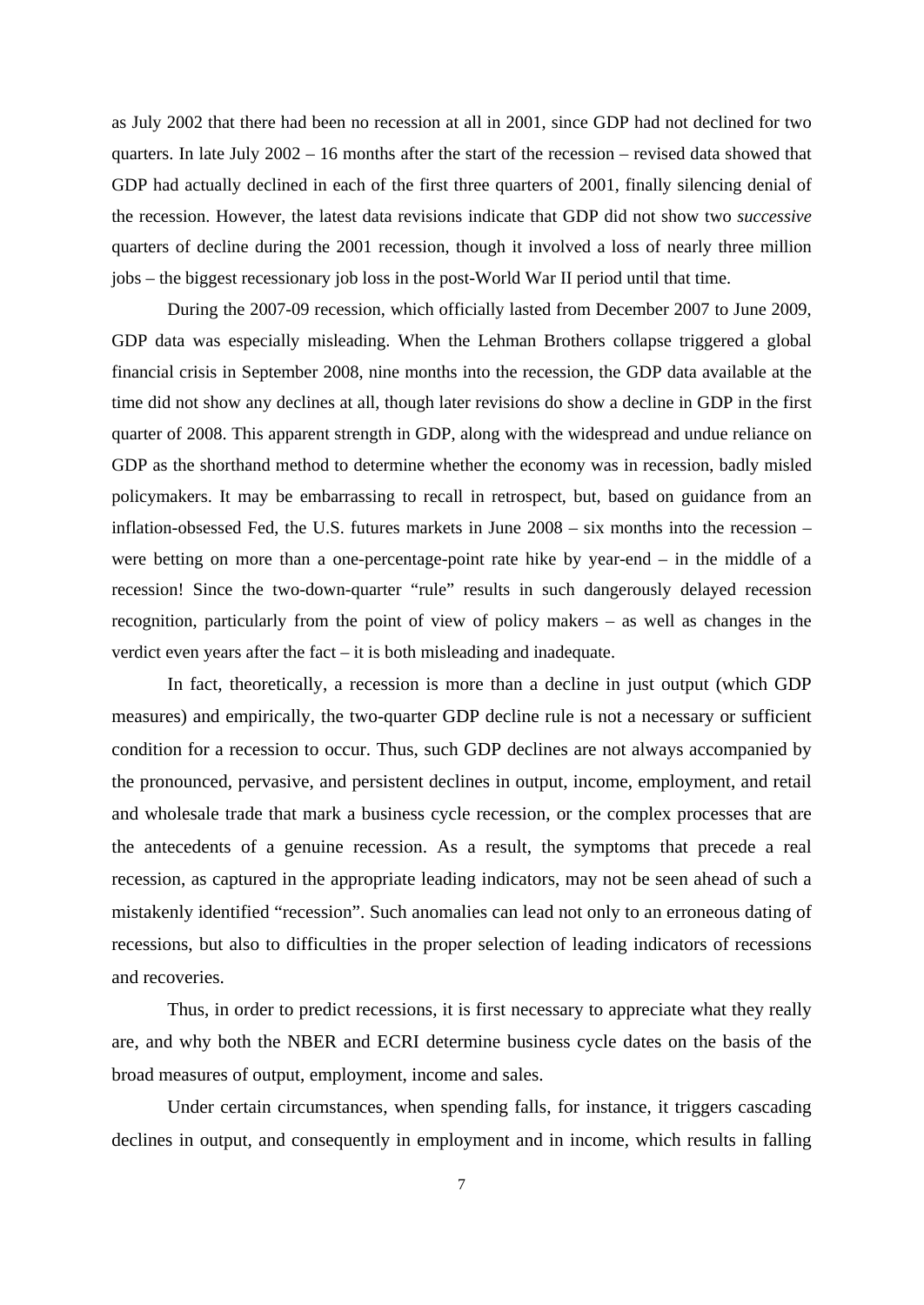sales, which in turn feeds back into a further fall in output, and so on, all the while spreading from industry to industry, region to region, and, of course, indicator to indicator. At some point in time, the vicious cycle switches to a virtuous cycle, in which rising output, for example, leads to higher employment, income and sales, feeding back into even higher output, and so on, resulting in a self-sustaining expansion. Thus, a *recession* is a vicious cycle of pronounced, pervasive and persistent cascading declines in output, income, employment and sales, eventually giving way to an *expansion*, which is an analogous virtuous cycle of rising economic activity. The transitions between the vicious and virtuous cycles are the *peaks* and *troughs* in the cycle, also known as cyclical *turning points*.

The business cycle peak is the point in time when the virtuous cycle switches to a vicious cycle, while the business cycle trough marks the transition from a vicious cycle to a virtuous cycle. Thus, those dates are determined on the basis of a carefully determined consensus among the specific measures of aggregate economic activity constituting the feedback loop – not GDP or employment alone.

#### *Classical Cycles, Growth Cycles, and Growth Rate Cycles*

The above discussion describes "classical" business cycles that measure the ups and downs of the economy on the basis of the absolute levels of the key coincident indicators involved in recessionary vicious cycles and expansionary virtuous circles. A second definition of fluctuations in economic activity, termed a growth cycle, traces the ups and downs through deviations of the actual growth rate of the economy from its long-run trend rate of growth. In other words, a speedup (slowdown) in economic activity means a sustained period of growth higher (lower) than the long-run trend rate of growth.

Pronounced, pervasive and persistent economic slowdowns begin with reduced but still-positive growth rates and can eventually develop into recessions. The high-growth phase coincides with the business cycle recovery and the early phase of the expansion, while the low-growth phase corresponds to the later phase of the expansion, in the later stages leading to recession. Some slowdowns, however, continue to exhibit positive growth rates and culminate in renewed expansions, not recessions. As a result, all classical cycles associate with growth cycles, but not all growth cycles associate with classical cycles. Growth cycle chronologies based on trend-adjusted measures of economic activity were first developed by Mintz (1969, 1972, 1974). Burns and Mitchell noted the following about growth cycles:

*If secular trends were eliminated at the outset as fully as are seasonal variations, they would show that business cycles are a more pervasive and a more potent factor in*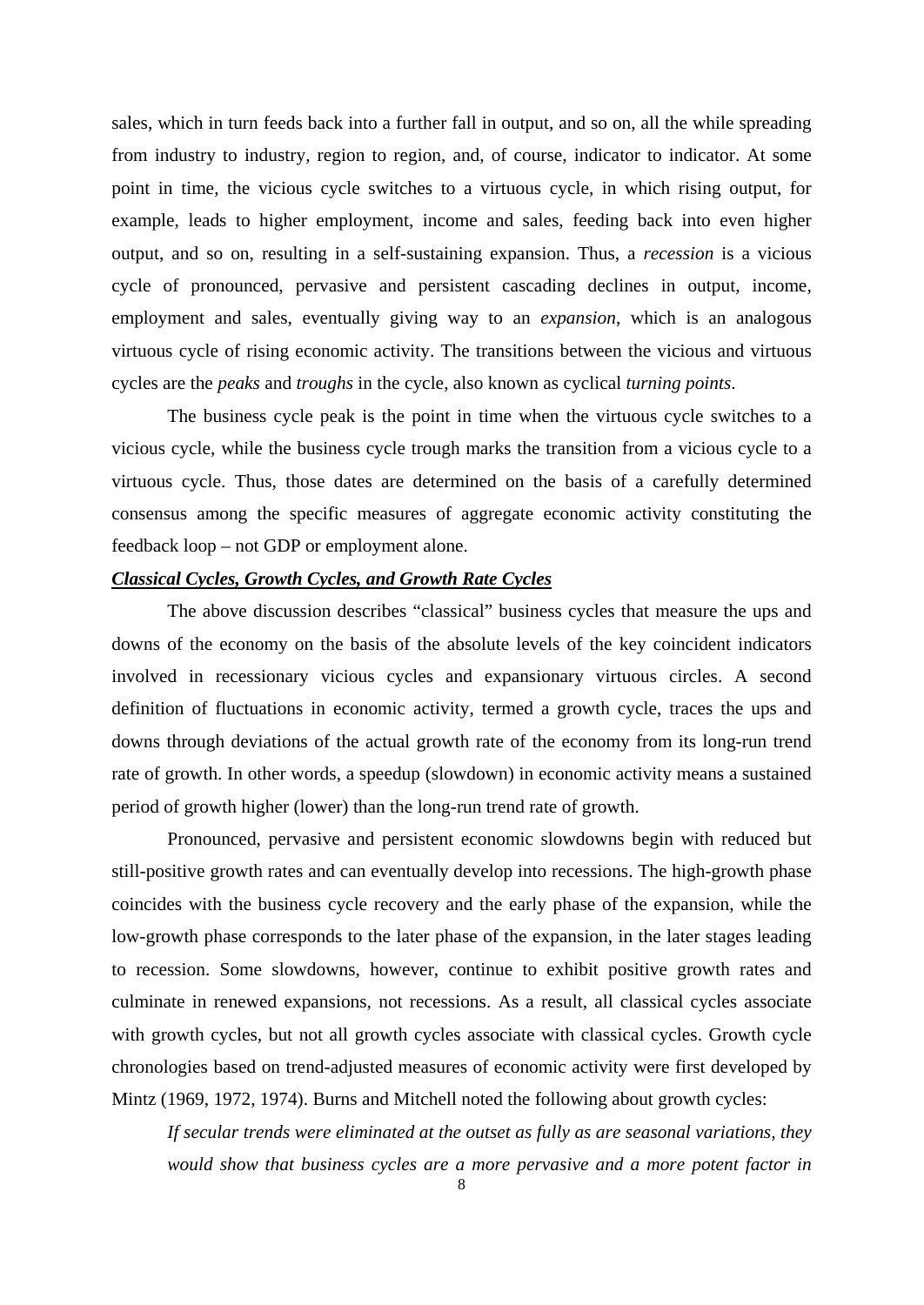*economic life... For when the secular trend of a series rises rapidly, it may offset the influence of cyclical contractions in general business, or make the detection of this influence difficult. In such instances [the classical business cycle method] may indicate lapses from conformity to contractions in general business, which would not appear if the secular trend were removed.*

Growth cycle analysis also formed the basis for the international economic indicators (IEI) project started by Philip Klein and Geoffrey Moore at the NBER in the early 1970s. Following the work of Mintz, as well as Klein and Moore, when the OECD developed leading indicators for its member countries in the 1980s it decided to specifically focus on growth cycles.

Of course, growth cycles, measured in terms of deviations from trend, necessitated the determination of the trend of the time series being analyzed. The Phase Average Trend (PAT), calculated by averaging business cycle phases, was used as the best trend measure by the OECD as well as in the IEI project, in order to measure growth cycles. However, one problem with the PAT (Boschan and Ebanks, 1978) as a benchmark for growth cycles is that it is subject to frequent and occasionally significant revisions, especially near the end of the series. While the OECD has recently switched from the PAT to the Hodrick-Prescott trend, this does not solve the problem of regular revisions of the trend estimates.

In other words, while growth cycles are not hard to identify in a historical time series, it is difficult to measure them accurately on a real-time basis (Boschan and Banerji, 1990). This is because the trend over the latest year or two is not accurately known and must be estimated, but the PAT estimates tend to be very unstable near the end (Cullity and Banerji, 1996). More generally, any measure of the most recent trend is necessarily an estimate and subject to revisions, so it is difficult to come to a precise determination of growth cycle dates, at least in real time.

This difficulty makes growth cycle analysis less than ideal as a tool for the real-time monitoring and forecasting of economic cycles, even though it may be useful for the purposes of historical analysis. This is one reason that by the late 1980s, Moore had started moving towards the use of *growth rate cycles* for the measurement of series which manifested few actual cyclical declines, but did show cyclical slowdowns.

Growth rate cycles are simply the cyclical upswings and downswings in the growth rate of economic activity. The growth rate used is the "six-month smoothed growth rate" concept, initiated by Moore to eliminate the need for the sort of extrapolation of the past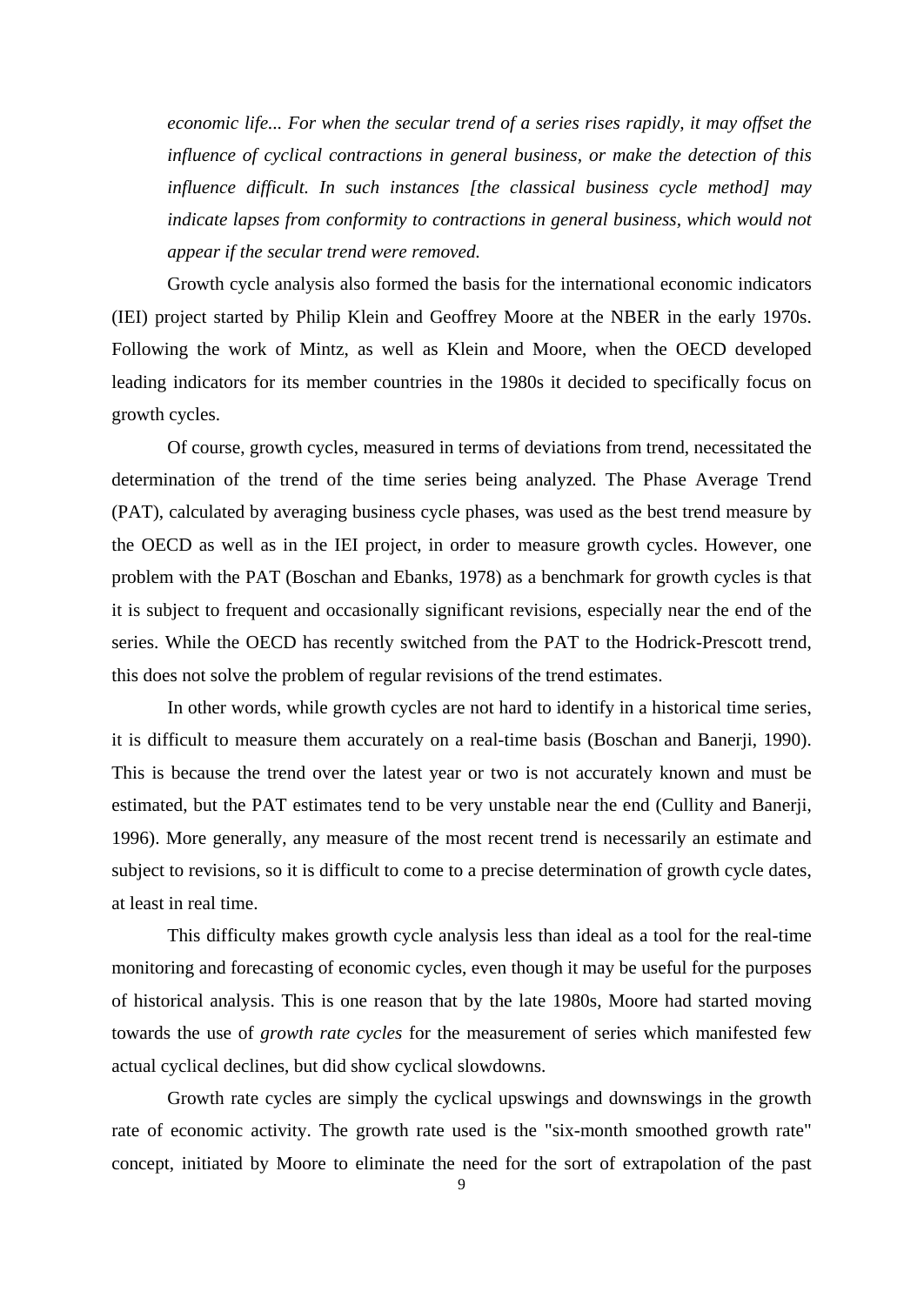trend needed in growth cycle analysis. This smoothed growth rate is based on the ratio of the latest month's figure to its average over the preceding 12 months (and therefore centered about six months before the latest month). Unlike the more commonly used 12-month change, it is not very sensitive to any idiosyncratic occurrences 12 months earlier. A number of such advantages make the six-month smoothed growth rate a useful concept in cyclical analysis (Banerji, 1999). Cyclical turns in this growth rate define the growth rate cycle.

The growth rate cycle is related to Mintz's earlier work on the "step cycle" except that the former is based on the smoothed growth rate as mentioned above. Also, in concept, the growth rate cycle does not suggest that the growth rate passes through "high growth" and "low growth" steps, but moves, instead, from cyclical troughs to cyclical peaks and back again. At ECRI, which was founded by Moore, growth rate cycles rather than growth cycles are used as the primary tool to monitor international economies in real time. The growth rate cycle is, in effect, a second way to monitor slowdowns in contrast to downturns. Because of the difference in definition, growth rate cycles are different from growth cycles. Thus, what has emerged in recent years is the recognition that business cycles, growth cycles and growth rate cycles all need to be monitored in a complementary fashion. However, of the three, business cycles and growth rate cycles are more suitable for real-time monitoring and forecasting, while growth cycles are more suitable for historical analysis (Klein, 1998). The relationship between business cycles and growth rate cycles is illustrated in Figure 1.

What makes all these kinds of cycles valid units of analysis is that they all exhibit the key hallmark of cyclical behavior, which is the cyclical co-movement in many different economic activities. It is the near-simultaneous peaks and troughs in the broad measures of output, income, employment and sales, whether in terms of levels, deviations from trend or growth rates, that characterise economic cycles.

In sum, the absolute level of a coincident index helps date turning points in the classical business cycle while the smoothed growth rate of the coincident index measures the highs and lows of the growth rate cycle, or the speedups and slowdowns in the economy. Both are suitable for tracking the economy in real time. On the other hand, a leading index is a predictive tool to gauge if and when a recession or expansion may take place. The growth rate of the leading index is a harbinger of speedups and slowdowns in the economy. The relationship between the coincident and leading index is shown in Figure 2.

#### *Determination of Turning Points and Dating Business and Growth Rate Cycles*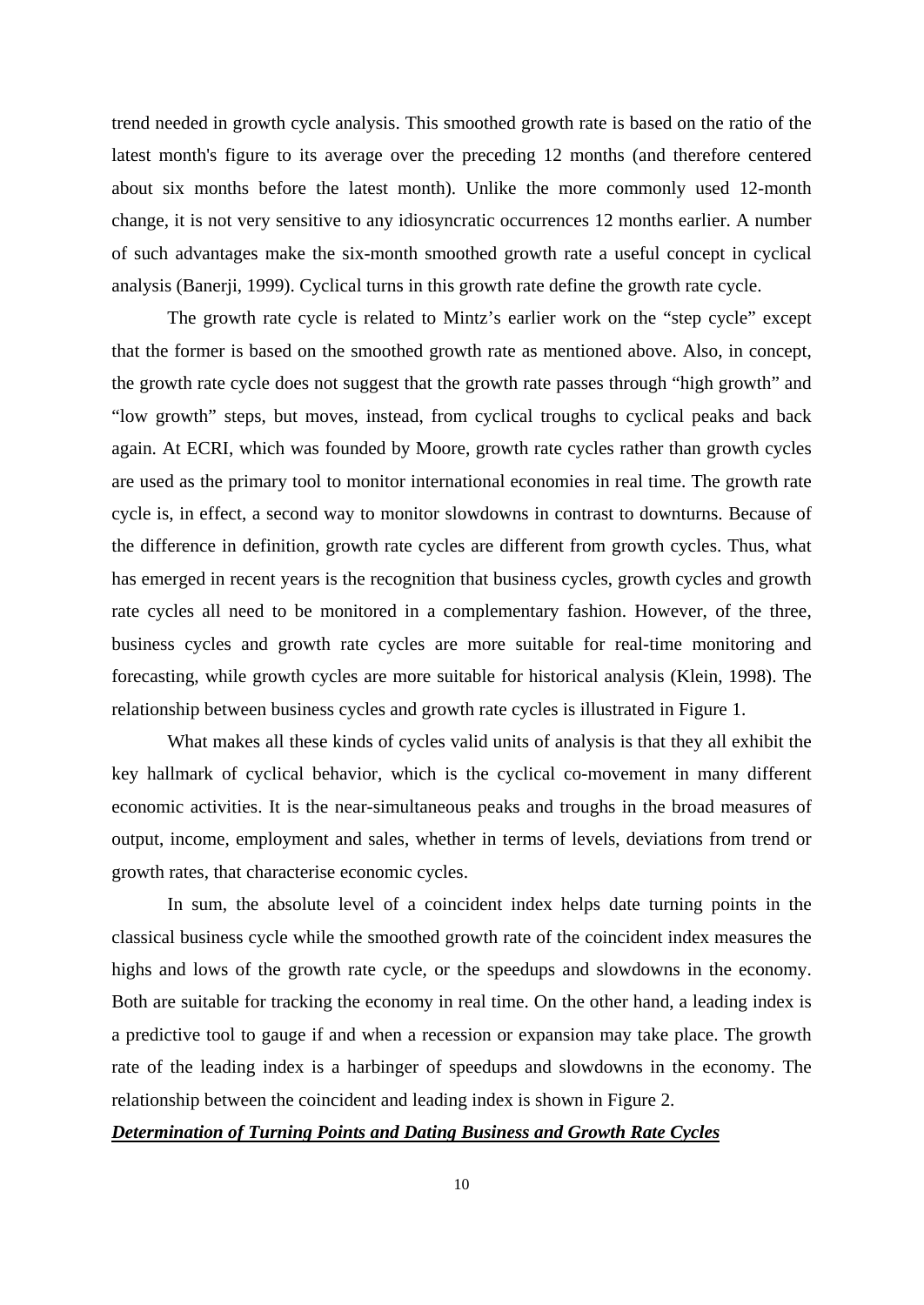The choice of turning points is made by mechanical procedures supplemented by rules of thumb and experienced judgment, starting with an objective alhorithm developed at the NBER (see Bry and Boschan, 1971). The rules embodied in this procedure trace their roots to Burns and Mitchell (1946) and continue to be applied by ECRI. Finally, turning points must pass muster through the experienced judgment of the researcher. A specific cycle, that is, a set of turning points for each series, is thus obtained.

A reference cycle chronology is then determined based on the consensus of the individual turning points in a set of coincident economic indicators. A reference cycle based on the levels of the coincident indicators thus gives the consensus of turning points of the coincident indicators. Apart from dating the recessions, this reference cycle serves as a benchmark to evaluate leading indicators and their historical leads. The reference cycle derived from growth rates of the coincident indicators gives the highs and lows of the growth rate cycle. This dates the slowdowns and the speedups in economic activity.

#### **3. Reference Chronologies**

ECRI has tracked 19 countries over a long period of time. These include the following: U.S., Canada, Mexico, Germany, France, U.K., Italy, Spain, Switzerland, Sweden, Austria, Japan, China, India, Korea, Australia, Taiwan, New Zealand and South Africa. It has also recently added Brazil to its list.

ECRI has established the recession start dates for almost all the economies it tracks that were recently in recession. Table 1 on Business Cycle Chronologies provides recession dates for the countries covered by ECRI, using the same approach used by the NBER to determine the official U.S. recession dates. This dating reveals an interesting sequence with respect to the recent global recession. Italy led the way, entering recession in August 2007, followed by New Zealand in November and the U.S. in December 2007. In February 2008, Japan, Taiwan, France and Spain fell simultaneously into recession, followed by Germany and Sweden in April, U.K. in May, Korea in July, and Brazil in August 2008.

The dates for the onset of the latest recession in various economies highlight the reality that the global contraction was highly concerted and that the decoupling hypothesis had been misguided. It is noteworthy, however, that both China and India did not experience a recession, but a milder counterpart called a slowdown, meaning a downshift in the pace of positive growth in economic activity. A recession, on the other hand, would have been more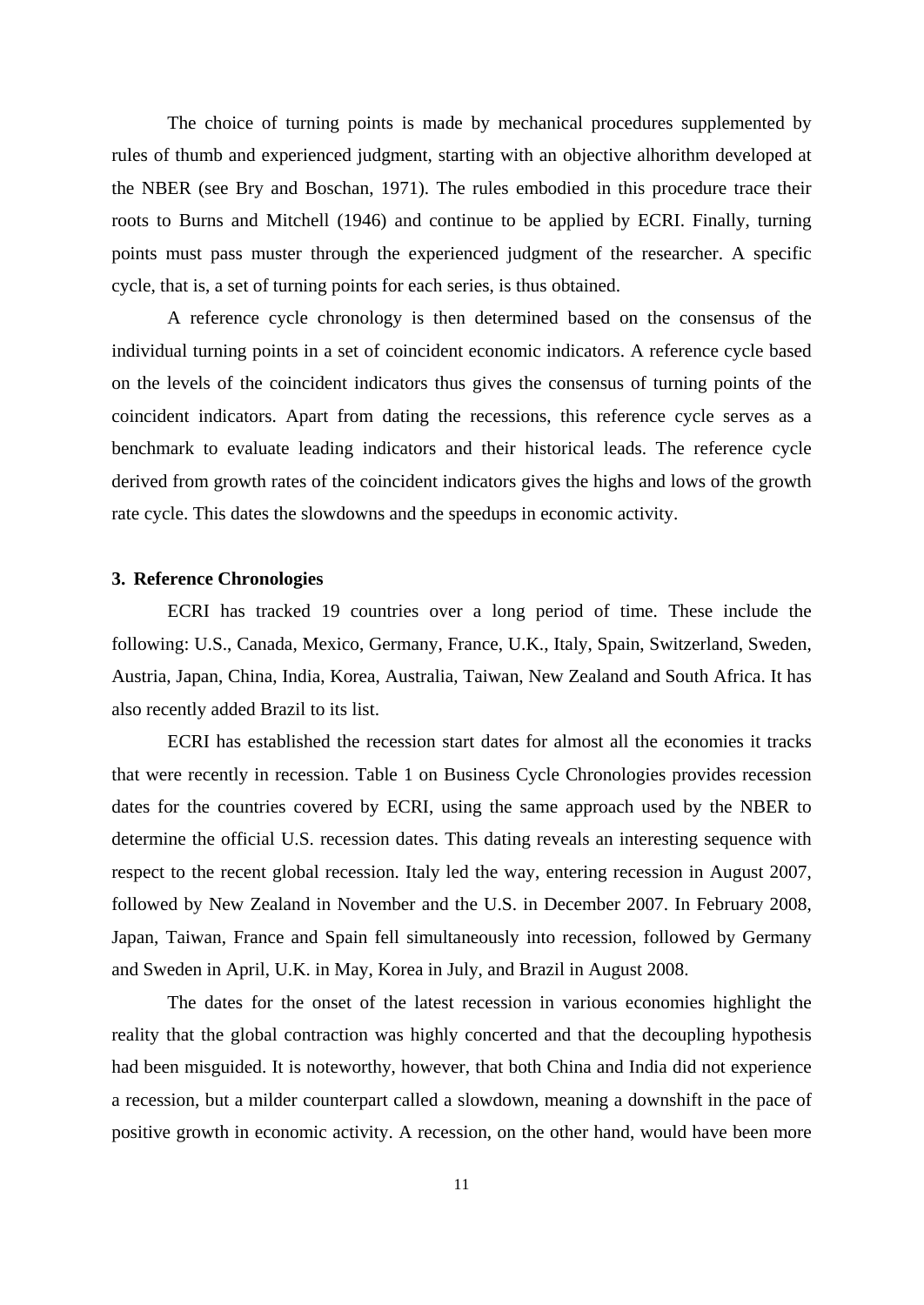severe, involving a vicious cycle of pronounced, pervasive and persistent cascading *declines* in output, income, employment and sales, which both countries escaped. ECRI's growth rate cycle chronologies are given in Table 2.

While it makes sense to develop leading indicator systems using such reference chronologies as benchmarks, it is highly inadvisable to try to take "shortcuts" by relying on alternative, more simplistic recession "definitions", especially those based on GDP alone, such as "two down quarters of GDP" – which, as we have discussed, is an invalid definition of recession, despite its popularity, even among economists. As we have demonstrated, such misconceptions have resulted in serious policy errors that are subsequently obscured by data revisions. The reality is that properly-determined cycle chronologies form the essential basis for the development of reliable leading indicator systems, and simplistic shortcuts, such as the use of GDP as the sole arbiter of recessions and recoveries, can result in a very shaky and unreliable foundation for the development of economic indicator systems. Of course, because these reference chronologies constitute the very "target" that leading indicators should be designed to predict, a misconceived target can fatally undermine the integrity and accuracy of a leading indicator system developed on that basis. Thus, we cannot overemphasise the importance of developing proper reference chronologies.

Having defined recessions, slowdowns and the corresponding reference chronologies across economies on a uniform basis, we can proceed to the issue of testing for robustness. That is the true test of the worth of any recession forecasting approach.

#### **4. Predicting Turning Points**

The sheer severity of the Great Recession for many developed economies – most importantly the United States – motivates the vital question of whether the recession, or the crisis that triggered it, could have been foreseen. The crisis itself, while highly damaging and unusually widespread in this era of globalization, actually shared key characteristics with past crises. Yet, hardly anybody who correctly foresaw the crisis also predicted *when* the recession would arrive. Rather, they kept warning of calamity – often for years – until they were vindicated. In other words, even if they were correct about the big picture, they were generally wrong about recession timing. After all, the true test of a forecasting approach is its ability to predict whether – and if so, when – an actual recession will begin.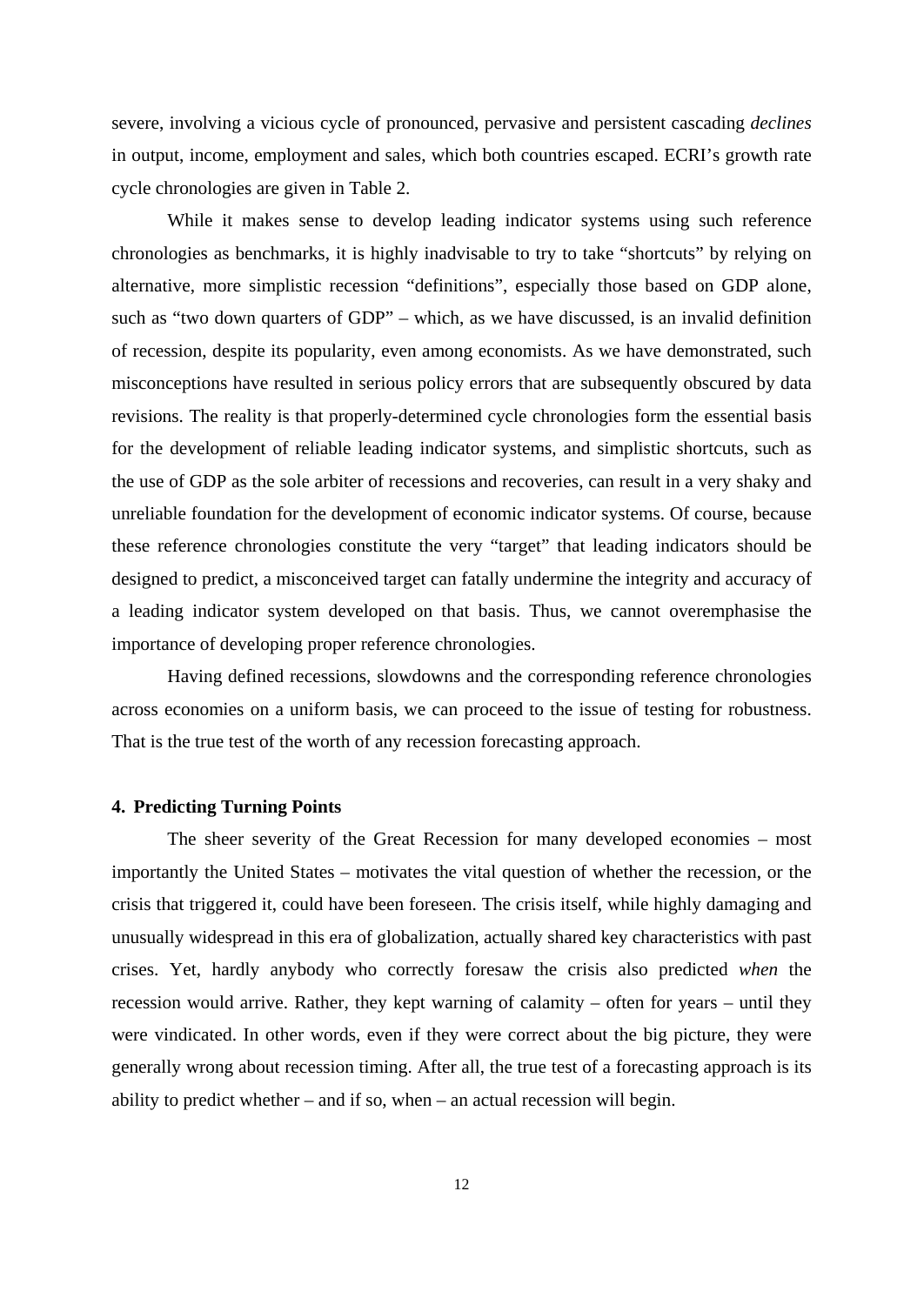Consensus forecasts performed poorly, but no worse than usual, in predicting the latest recession. Figure 3 shows how forecasts (consensus and individual) can easily miss turning points. Since consensus forecasts are known to be among the most accurate, that is a sad commentary on the general accuracy of recession forecasting. Yet it merely confirms the conclusion of the IMF's 63-country study from nearly a decade ago (Loungani, 2001) that "the record of failure to predict recessions is virtually unblemished."

Thus, the real challenge is not to identify the best model to predict recessions *ex post* in a specific economy over a given time frame, but to identify those approaches that were robust enough to perform well in real time under diverse structural conditions: a way to make timely recession calls in fast-changing emerging markets as well as in mature economies undergoing material structural changes – whether the recessions are triggered by major crises or lesser shocks whose timing is typically unforeseeable.

In the United States, the Great Recession marked a structural break from the Great Moderation lasting from the mid-1980s to the eve of that recession. The Great Moderation, in turn, represented a structural change from earlier, more volatile cyclical patterns. The U.S. may now be on the cusp of a new era with very different cyclical characteristics – once again demanding forecasting tools that can keep functioning under changing conditions. Thus, it would do little good to develop models optimized on the basis of past performance if the future is likely to be quite different. Quite simply, structural change, rapid or gradual, is integral to the evolution of both developing and developed economies, and is therefore likely to have important implications for business cycles in the decade ahead. Real-time forecasting failure cannot therefore always be blamed on "parameter drift" or "this time, it's different," as an excuse for forecast error.

An actionable recession-forecasting approach must thus be a robust one, capable of making timely recession and recovery calls in spite of structural changes, in developed and developing economies alike, whether triggered by major crises or smaller shocks. As we shall see, this is far from an impossible dream.

#### *Geoffrey H. More: Father of Leading Indicators*

Geoffrey H. Moore started his six-decade career in the late 1930s, when he joined his mentors Wesley C. Mitchell and Arthur F. Burns at the NBER in New York. Building on their 1938 work on "leading indicators of cyclical revival", Moore established the very first list of "leading indicators of cyclical revival and recession" – i.e., leading indicators as we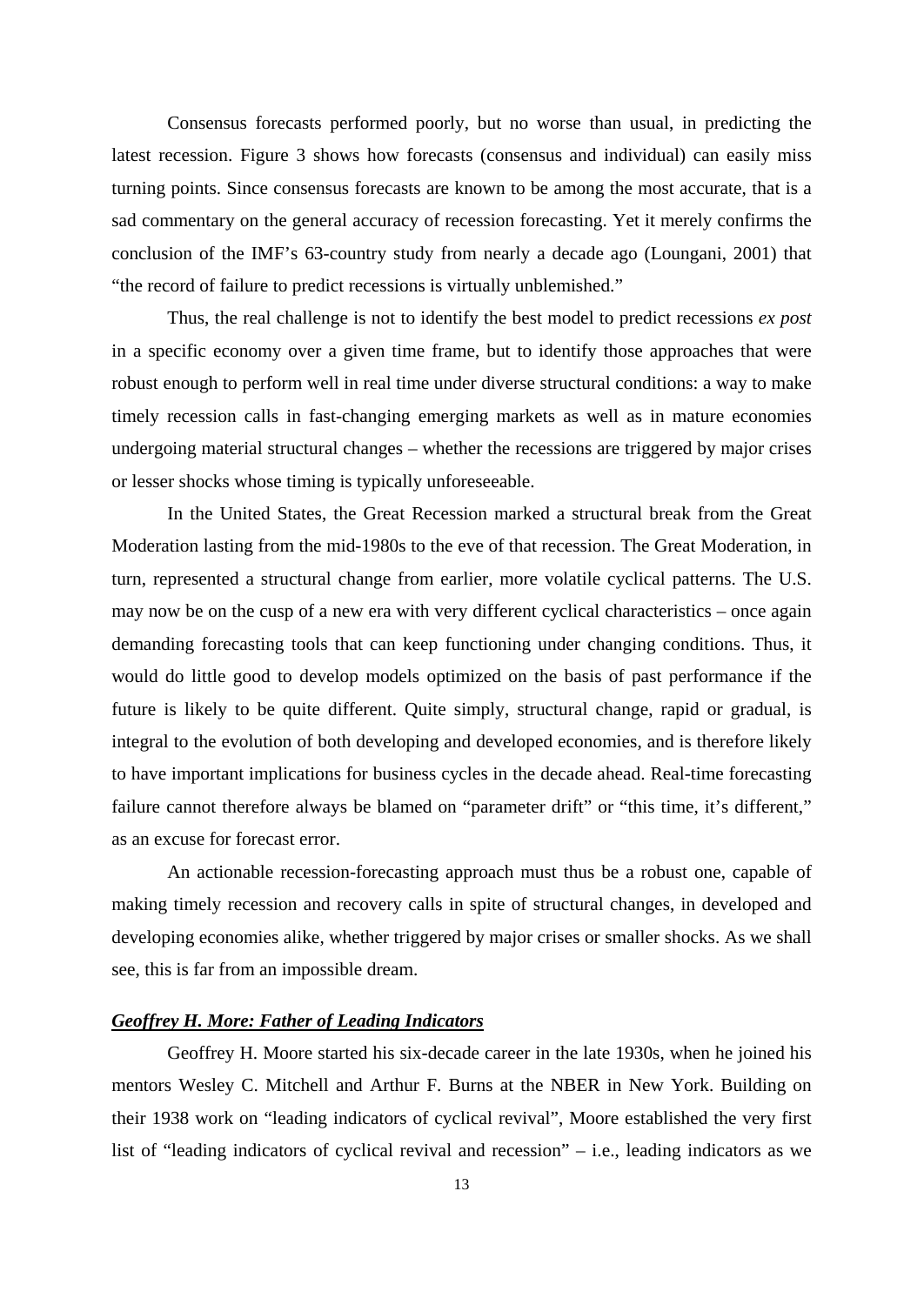know them today. In the late 1950s and early 1960s, he developed the composite index method with Julius Shiskin, with whom he also created the original index of leading economic indicators.

In order to extend his leading indicator systems beyond U.S. borders, Moore had to first establish cyclical turning point dates for the different economies as objective benchmarks to test whether the indicators actually led those turning points. Of course, he had decades of experience doing this: before there was a Business Cycle Dating Committee, Moore determined the U.S. business cycle dates almost single-handedly on the NBER's behalf from 1947 to 1978, with a short break when he was on assignment in Washington in 1969 to 1973. When he retired, the NBER created the formal Business Cycle Dating Committee, of which he remained a member until his death ten years ago.

Moore established ECRI to preserve and advance the tradition of business cycle research he and his colleagues had pioneered at the NBER, which veered off in a completely different direction after Moore's retirement. Naturally, ECRI long ago began to establish historical recession dates for economies other than the U.S., using the longstanding NBER approach. ECRI has long maintained these business cycle chronologies, which function as historical references for 20-odd economies, including China, India and Brazil, as described in the previous section. These recession dates serve as objective benchmarks for determining recession-forecasting performance. A discussion of the definition of recession is given in the previous section and in Layton and Banerji (2003).

#### *An Answer to "Measurement Without Theory"*

It is important to understand the process followed by Moore in selecting the first leading indicators of recession and recovery. Based on decades of prior business cycle research covering many economies, Moore and his colleagues already had a clear concept of the main drivers of business cycles. If those were indeed the prime movers of business cycles, the natural next step was to identify related time series where the early signs of a turn in the cycle should potentially first appear.

Only after developing this initial shortlist of economic indicators – based not on empirical fit but on an understanding of business cycle theory – did Moore move on to examine the empirical record of their behavior at business cycle peaks and troughs. This empirical testing – based on U.S. data from 1870 to 1938 – determined the final selection of Moore's 1950 list of leading indicators of recession and recovery.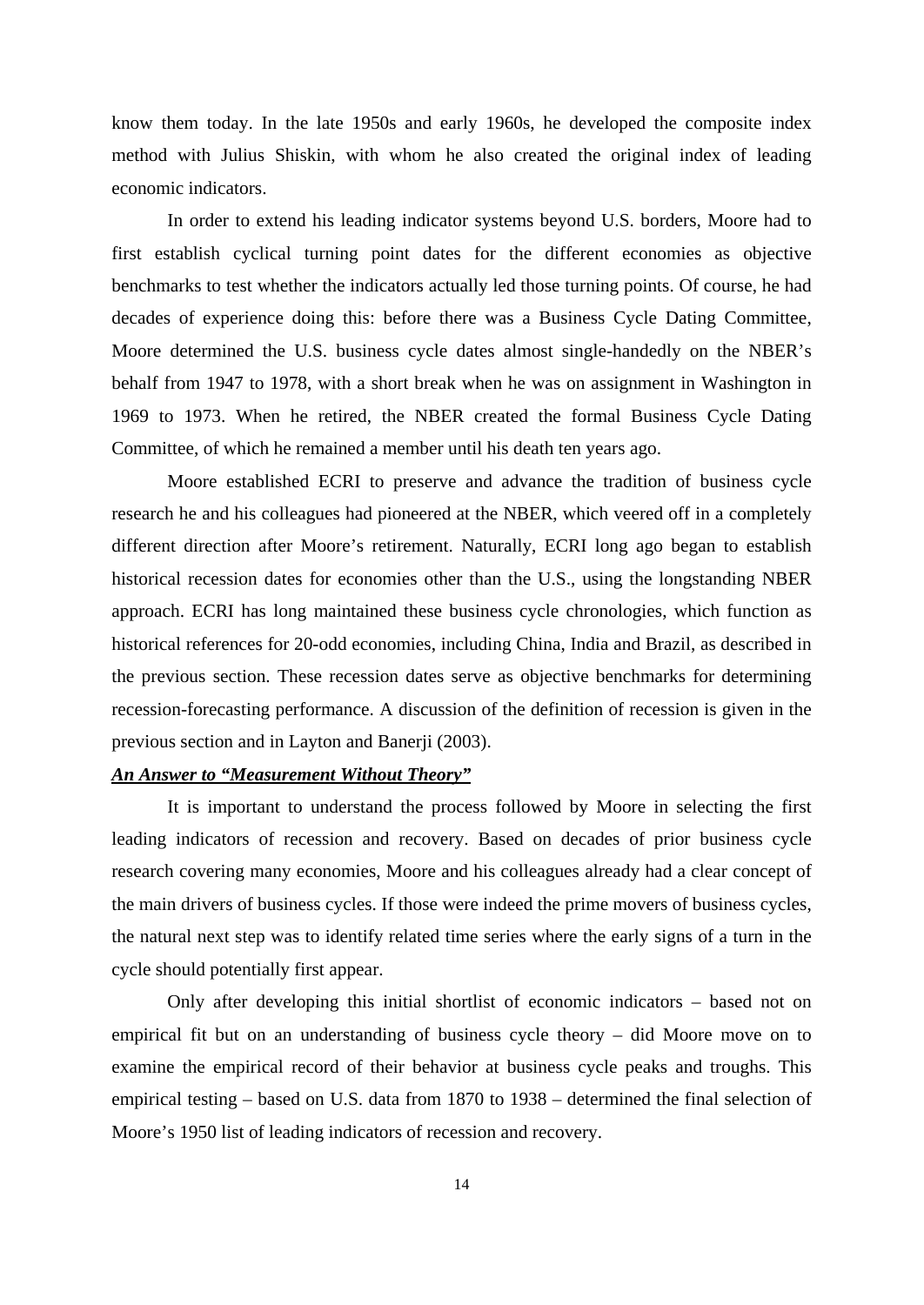Contrary to the impression created by the well-known Koopmans (1947) critique of "measurement without theory," this entire process was rooted in business cycle theory: not in falsifiable statistical models, to be sure, but in a theoretical, conceptual understanding of the drivers of the business cycle, nevertheless. Empirical testing played only a secondary role in this process. This was far from a data-mining approach.

Nearly half a century later, Moore asked the question: we know that the original leading indicators anticipated both recessions and recoveries in the late  $19<sup>th</sup>$  and early  $20<sup>th</sup>$ centuries, but what have they done for us lately? He tested their "out-of-sample" performance, so to say, in the second half of the  $20<sup>th</sup>$  century. The results, according to Moore, provided a fitting answer to the old charge that the methods of Mitchell, Burns, Moore and their NBER colleagues amounted to "measurement without theory". We recently completed a similar analysis stretching from the mid-20<sup>th</sup> century through the early  $21<sup>st</sup>$ century, including the Great Recession. The results are worth recounting.

The original empirical criteria used by Moore in selecting the leading indicators focused on their ability to lead U.S. business cycle peaks and troughs before World War II. Our results showed that the cyclical peaks and troughs in same original leading indicators (determined on the basis of the Bry-Boschan algorithm) continued to lead U.S. business cycle turning points in the post-World War II period as well. But we went further.

We gathered data on the same indicators, or their closest equivalents, in all the Group of Seven (G7) developed economies other than the U.S. in the postwar period (specifically, Japan, Germany, U.K., France, Italy and Canada). Remarkably, when we compared their turning points with the respective business cycle chronologies established independently by ECRI on the same basis as in the U.S., their performance held up. In fact, the average lead time was slightly longer than in the U.S.

Next, we conducted a similar analysis, but on the basis of growth rate cycles (which some call acceleration-deceleration cycles, consisting of alternating cyclical upswings and downswings in economic growth) rather than classical business cycles. We found that the growth rates of the same leading indicators continued to lead the respective growth rate cycle turning points, which had been determined independently by ECRI for all the G7 economies. These results are summarized in Figure 4.

In the early 1990s, Moore's original analysis had reached analogous conclusions for a slightly different group of countries when testing the same indicators on the basis of growth cycles (also called deviation cycles, consisting of alternating periods of above-trend and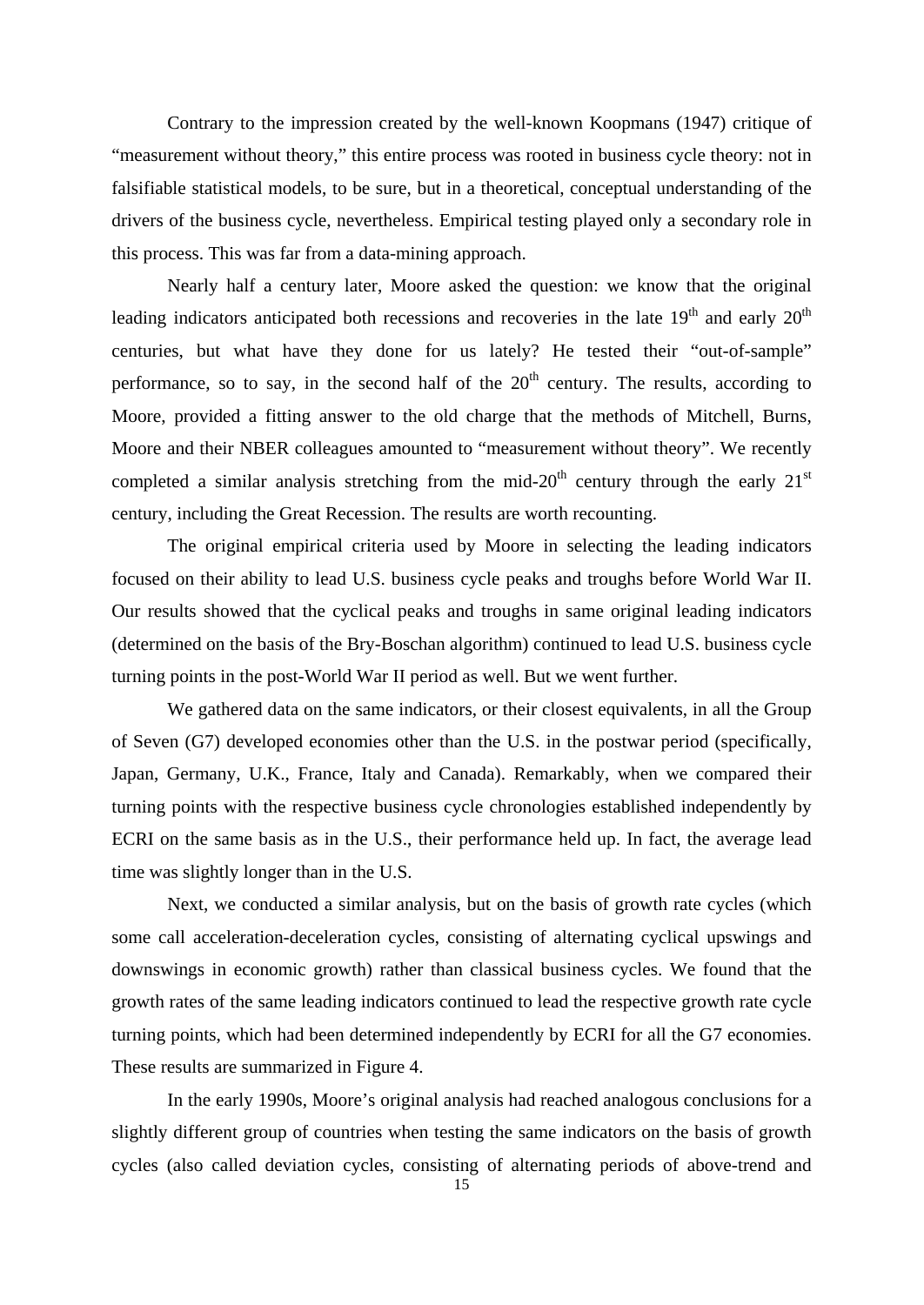below-trend economic growth). Once again, their findings emphasized the durability of these leading indicators in terms of their ability to lead at cyclical turning points.

We also constructed a composite leading index out of Moore's original list of U.S. leading indicators. That leading index covers 107 years and 21 recessions, including the 1907-08 and 1920-21 depressions, the entire period of the Great Depression, and the more recent Great Moderation. Again, no data fitting was involved in creating the index.

So how did this Index of Original Leading Indicators (IOLI) perform during the Great Recession, which caught so many by surprise? As a matter of record, it peaked in July 2007, five months before the official December 2007 U.S. business cycle peak. It subsequently troughed in March 2009, three months before the June 2009 U.S. business cycle trough.

What we have, then, is strong evidence of the robustness of the original leading indicators of recession and recovery – across time and space, as well as three different definitions of economic cycles. At a juncture when so many of the "scientific" statistical models appear to have failed in their forecasts, strongly refutes the widely accepted but unwarranted old charge that classical business cycle analysis amounts to "measurement without theory". In fact, in the absence of sound theoretical underpinnings, it would be astonishing indeed to see a display of such robustness in a set of forecasting tools.

#### *Testing for Significance*

Given these results, most economists might be sorely tempted to conduct "scientific" statistical tests on these leading indicators. In fact, they may wonder why we have not conducted such tests ourselves.

The key reason is our caution about using such tests, which is justified by an old admonition from Granger and Newbold (1986) that many prefer to overlook: A leading index "is intended only to forecast the timing of turning points and not the size of the forthcoming downswing or upswing nor to be a general indicator of the economy at times other than near turning points. Because of this, (its) evaluation … by standard statistical techniques is not easy".

In other words, the evaluation of a leading index should be based purely on whether its cyclical peaks lead business cycle peaks, and whether its cyclical troughs lead business cycle troughs. So how well does the IOLI perform at turning points?

Over its 107-year span, the IOLI exhibits a median lead of 4.5 months at U.S. business cycle peaks and three months at business cycle troughs, leading at 93% of business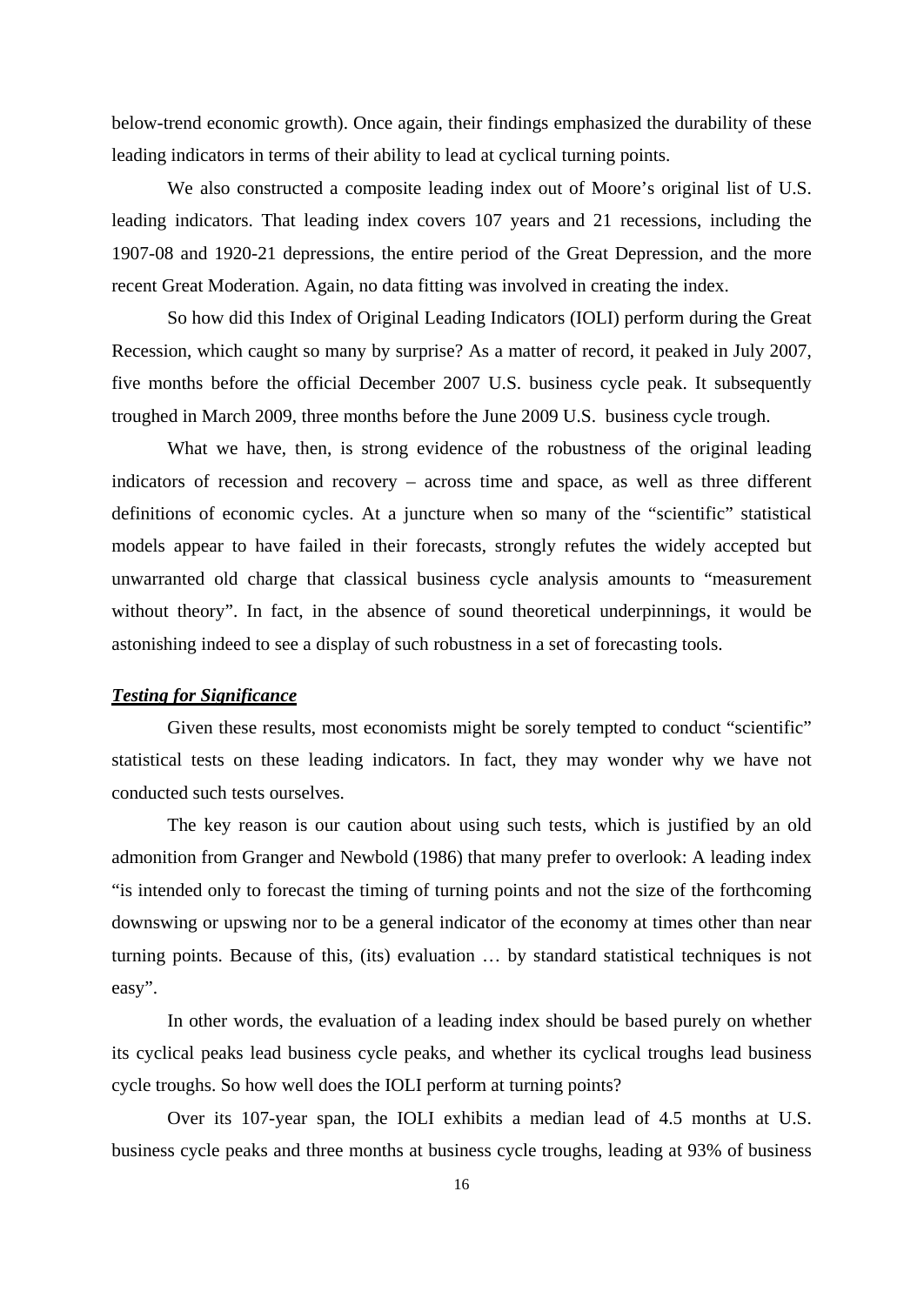cycle turning points. In the "out-of-sample" postwar period, the statistics are quite similar (perhaps slightly better): the IOLI has a median lead of six months at business cycle peaks and three months at business cycle troughs, leading at 91% of business cycle turning points.

Based on this historical record, while avoiding standard statistical tests in accordance with Granger and Newbold's warning, we can still use a non-standard, non-parametric statistical test to evaluate the significance of the IOLI's leads at business cycle turning points. The resultant Lead Profiles (Banerji, 2000) show, at a 99% confidence level, that the IOLI has a lead of at least three months at both business cycle peaks and troughs; at a 95% confidence level, they also show that the IOLI has a lead of at least four months at business cycle peaks. The IOLI's lead of five months at the 2007 business cycle peak and around three months at the 2009 business cycle trough is very much in line with this historical record.

The point is not that this is the best possible leading index or that these lead times are especially long. In fact, based on six decades of research since Moore's identification of the original leading list of indicators of revival and recession, ECRI has developed an international array of specialized leading indexes (Banerji and Hiris, 2001) that number well over a hundred, and serve as the basis for ECRI's turning point forecasts.

The real value of the IOLI's lead is as testimony to its remarkable robustness and "out-of-sample" performance: after all, its leads at the peak and trough of the Great Recession were not that different from those at the peak and trough of the 1907-08 depression more than a century ago. The century since that depression has seen remarkable changes in the U.S. business cycle – and the IOLI continued to function very well through all of those structural shifts. What the IOLI provides is really a proof of concept. That is the key takeaway from over a century of leading indicator data (Banerji, 2010).

This property of robustness must be an essential feature of good real-time forecasts. This is even more relevant today since there is reason to believe that we are about to see further changes to the contours of the U.S. business cycle.

#### **5. More Frequent Recessions Ahead?**

In the summer of 2008, before the Lehman Brothers debacle, all the major developed economies were already in recession. While recognizing that reality, ECRI researchers also uncovered a longstanding pattern of falling trend growth in successive past U.S. expansions,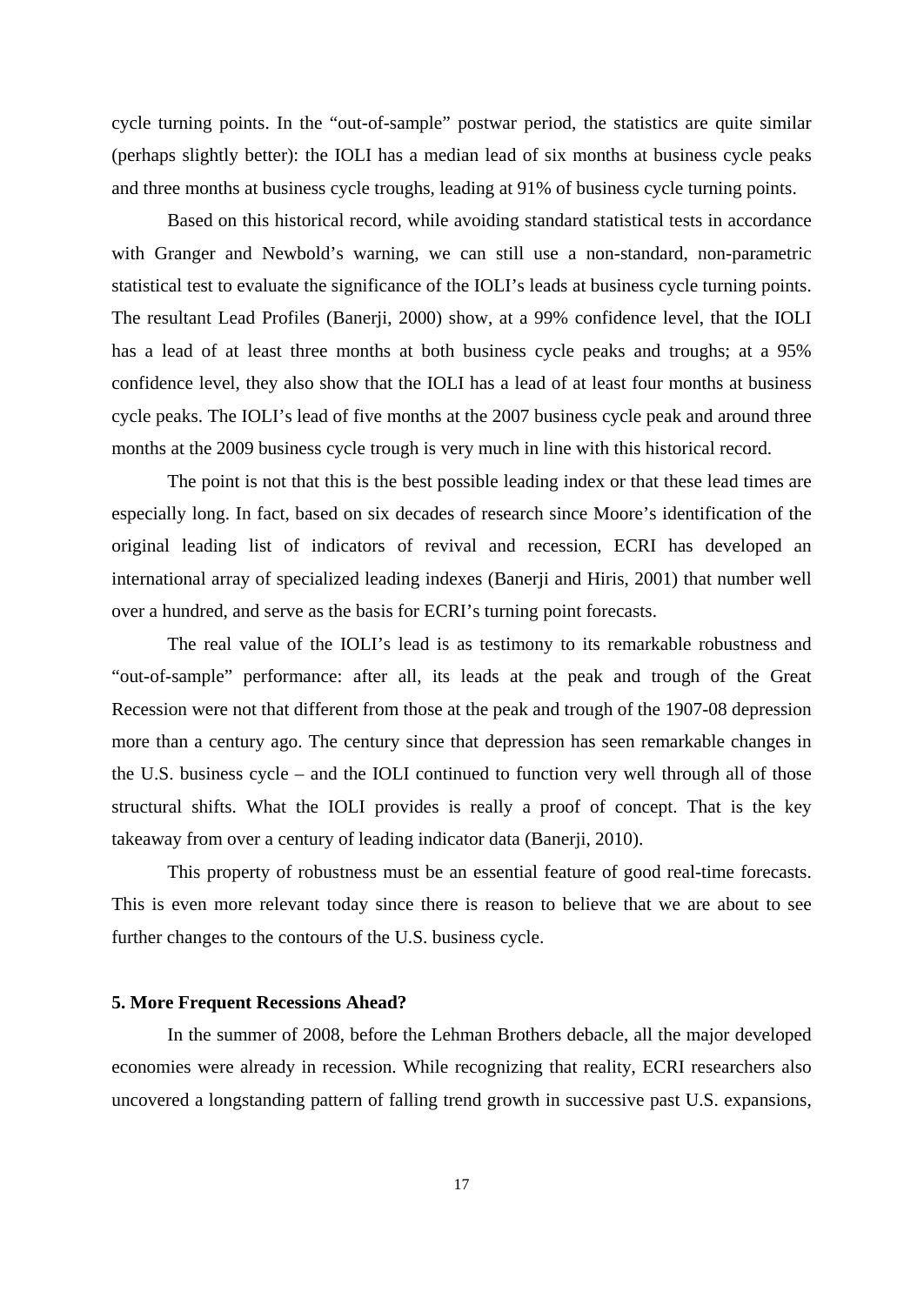beginning at least as far back as the 1970s. This did not bode well for the expansion that would follow (*U.S. Cyclical Outlook*, 2008).

This pattern was evident across all of the broad coincident indicators that determine the start and end dates of business cycles. In fact, the last (2001-07) U.S. expansion exhibited the lowest trend growth of any U.S. expansion on record – in terms of not only GDP and industrial production, but also employment, income and sales (Figure 5). If this pattern of falling growth in successive expansions remained intact, the next expansion would likely be even slower.

Following the collapse of Lehman Brothers in September 2008, the U.S. economy fell off a cliff. Evidently, the Great Moderation was over. By January 2009, when the New Year began, ECRI was convinced that the Great Moderation would not soon return, and the implications had become evident: we had transitioned into an era of heightened cyclical volatility, which, along with low trend growth, dictated more frequent recessions (*International Cyclical Outlook*, 2009).

Why did ECRI not believe in the return of the Great Moderation? Its logic was rooted in the very explanations that had been proffered in earlier years to explain the Great Moderation. The main explanations had been: 1) better supply chain management systems, leading to milder inventory cycles; 2) more skilled monetary policy; and 3) luck.

Though there was certainly some evidence to support the contention that milder inventory cycles had helped to reduce cyclical volatility, its obituary had already been written a decade ago, the summer before the September 11 attacks. Surveying the devastation that followed the popping of the Information Technology bubble, Stephen Cecchetti (2001) had written: "How ironic that the producers of the equipment that was to have eliminated the inventory cycle are themselves its foremost victims." During the Great Recession, apparently disregarding the virtues of better supply chain management, the inventory cycle returned with a vengeance, thanks largely to the Bullwhip Effect, which refers to the amplification of cyclical fluctuations up the supply chain. This is increasingly relevant because international sourcing has grown rapidly since the end of the cold war, with all major economies becoming far more export-dependent than before.

As for the thesis that the Great Moderation was all about skilled monetary policy, the less said the better. The timing of monetary policy, especially in the lead-up to the crisis, surely left much to be desired.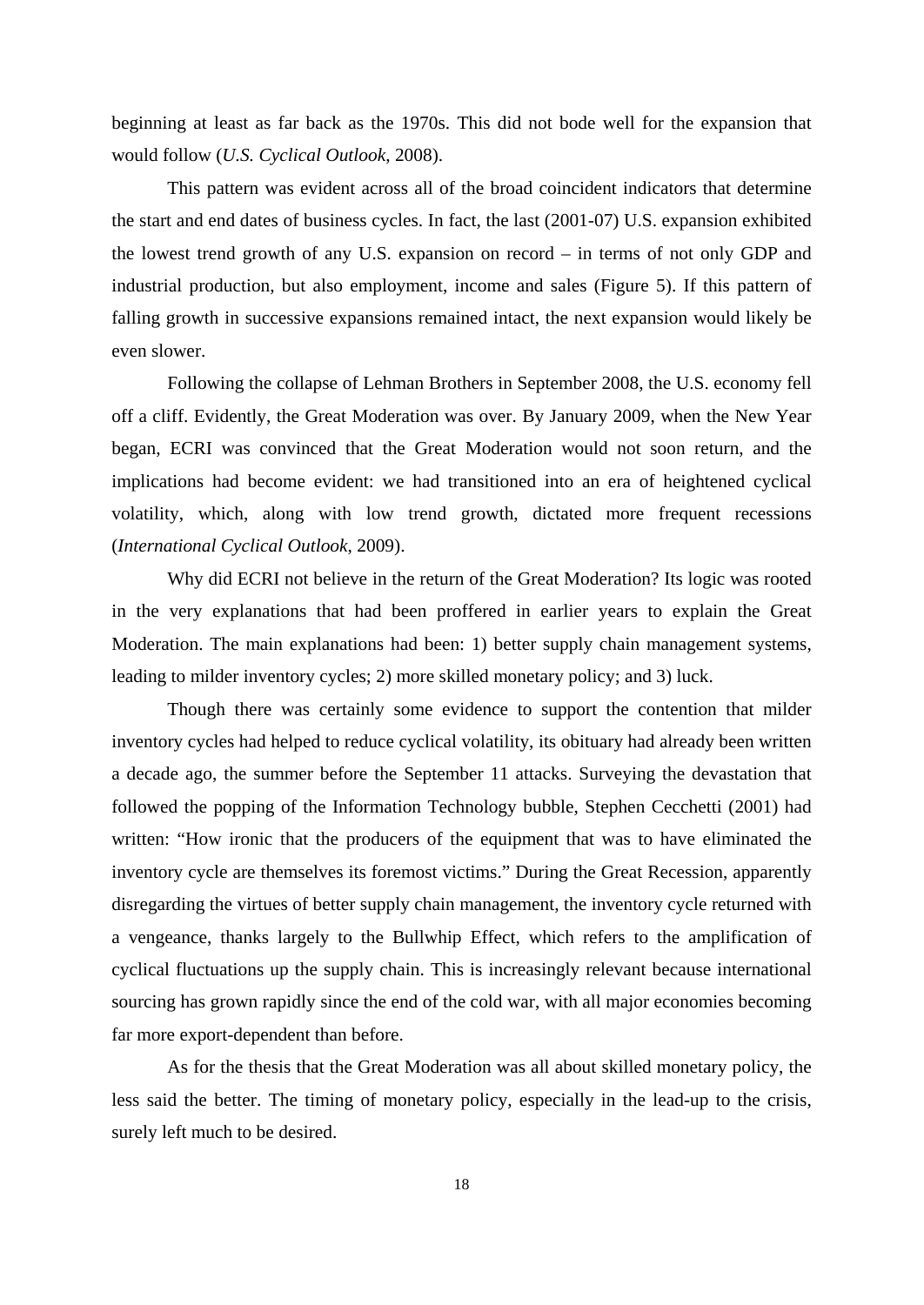Finally, the luck factor is certainly relevant. For one thing, unusually in the 1990s, the major economies took turns falling into recession, starting with the "English-speaking recession" in 1990-92, followed by recession in continental Europe and Japan in 1992-94, and a renewed Japanese recession in 1997-99, along with deep recessions in Asia following the Asian crisis. Thus, there was almost always some slack in the global markets during the decade, strengthening disinflationary forces during much of the 1990s – the decade that dominated the period of the Great Moderation. Also, the end of the cold war and the integration of the ex-Soviet economies, along with China and India, into the global market economy, produced unprecedented deflationary forces that helped foster a period of noninflationary growth with reduced need for Fed intervention. In sum, it does appear that luck may have played a key role in sustaining the Great Moderation. However, those forces are hardly likely to be replicated in the decade ahead – especially when Chinese wages are rising rapidly and commodity prices are trending upward.

Long expansions tend to occur when cyclical volatility falls, the economy's trend rate of growth increases, or both. Of course, the 2001-07 expansion, as discussed, saw the slowest pace of growth among all postwar expansions. It is only the relatively low cyclical volatility seen during the 2001-07 business cycle that kept the expansion going as long as six years before it succumbed to a cyclical downturn.

But since the end of that expansion, the U.S. has seen a sharp increase in cyclical volatility. If, as we believe, the Great Moderation is not about to stage a comeback, while the low trend rate of growth seen in the 2001-07 expansion either persists or declines during the current expansion, the U.S. will probably see more frequent recessions in the coming years.

We cannot presume to be able to foresee all the structural changes that various economies, and specifically the U.S., will undergo in the current decade. However, the probable convergence of heightened cyclical volatility and slower trend growth (which incidentally also tends to follow financial crises), would generally lead to more frequent recessions – quite a different pattern from the period of the Great Moderation, but not a replay of the Great Recession either.

In other words, the decade that has just begun may be sufficiently uncharted territory, in terms of the contours of business cycles, to question the wisdom of estimating the parameters of conventional econometric models on the basis of data from period of either the Great Recession or the Great Moderation – or from even earlier time periods, for that matter. Once again, such risks underscore the value of robust approaches to turning point forecasting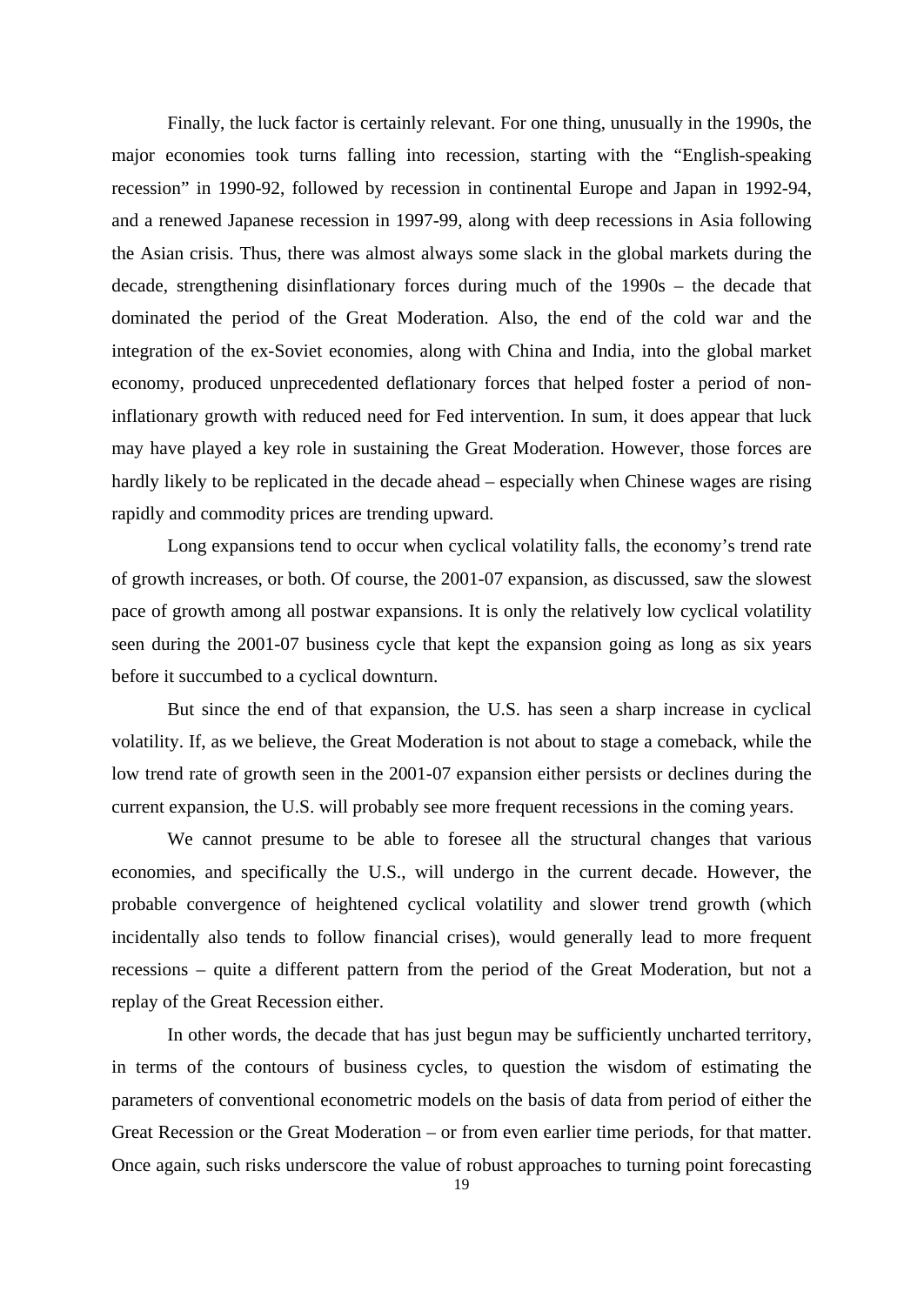in the years ahead. Of course, in rapidly changing emerging markets, the need for such robust forecasting systems is self-evident.

#### **6. Conclusions and Implications**

The foregoing should not be considered to be a substantive recommendation regarding the choice of specific leading indicators or models to predict the next recession. Rather, based on what has been called "the longest running experiment in economics," which continues today at ECRI, it represents a critical proof of concept, demonstrating just how robust well-selected leading indicators can be, even in the face of dramatic structural changes across space and time, more of which undoubtedly await us in the years ahead. This finding of robustness of the leads of well-selected leading indicators at cycle turning points lies at the foundation of ECRI's approach, providing an ability to make timely recession and recovery calls in real time even under changing conditions.

In order to assess robustness, it is imperative to be able to verify that conceptually similar leading indicators work across many economies with varying economic structures over long periods of time. This requires uniform benchmarks based on consistent definitions of recessions and slowdowns – specifically, reliable business cycle and growth rate cycle chronologies, respectively.

What we have shown is that, when evaluated against those objective cyclical benchmarks, the original leading indicators of recession and recovery – selected primarily on a conceptual basis – continue to exhibit remarkably robust performance under a wide range of conditions in the developed economies. Whether we are faced with the specific likelihood of more frequent U.S. recessions, as ECRI's research suggests, or with unforeseeable changes in structural conditions that may shape the next cycle, it is our belief that it would surely be prudent to rely on a time-tested, robust approach to business cycle forecasting. In fact, ECRI's long and successful real-time experience in calling recessions and recoveries well ahead of consensus testifies to the value of such an approach.

In developing economies, where structural conditions are quite different from those in developed economies – and especially because rapid structural change is part and parcel of the development process – similar robust approaches should be considered essential to recession forecasting. But that does not mean it is necessarily useful to slavishly copy what might work in structurally-different developed economies.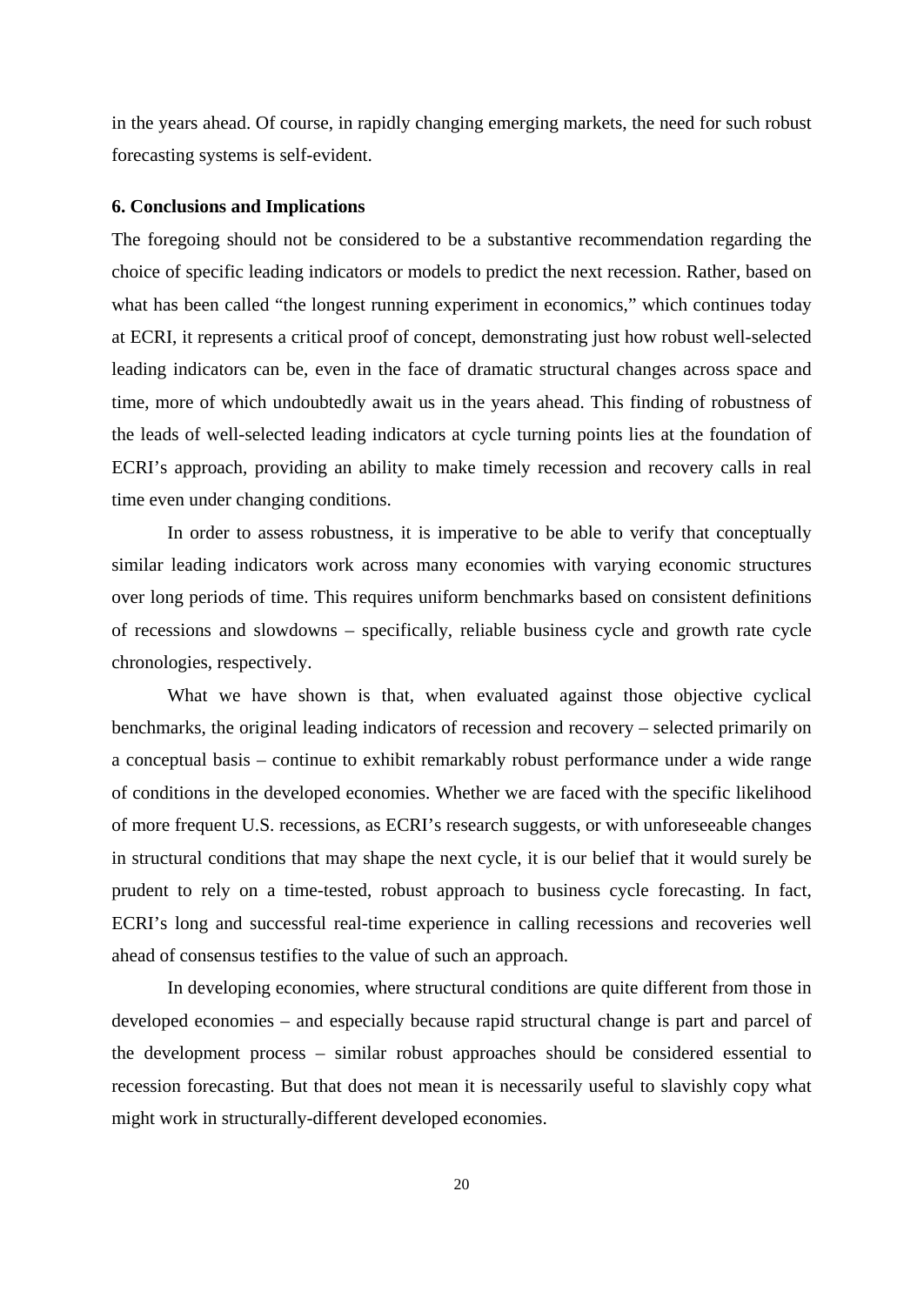In fact, before assuming that such leading indicator systems would work in developing economies that might be at various stages of development, it would be essential to verify such a contention – but this can only be done in the context of reliable cycle chronologies. In order to properly develop such chronologies, developing economies would need to start collecting data on the full complement of high-frequency (monthly or quarterly) coincident indicators, specifically, the broad measures of output, income, employment and sales.

While this is hardly a trivial project, it is eminently feasible given a strong official commitment. It is not critical that official government bodies should directly collect such data. In a country like India, for instance, there is enough private-sector expertise in collecting survey data to justify regular surveys of the key coincident indicators – if necessary, subcontracted to the private sector. It is only the collection of such data by a broad range of developing economies over a period of several years that can then lead to the development of reliable cycle chronologies, against which one could test the viability of robust systems of leading indicators for such economies, which could then be used with confidence by policymakers.

The alternative is to do what economists have long been doing, with consistently poor results: namely, back-fit econometric models to whatever historical time series might be available, fail to forecast recessions in real time, and repeatedly re-jigger the same models, only to see them fail again and again in real time in subsequent economic cycles. This is a patently futile approach. As the saying goes, "insanity is doing the same thing over and over and expecting a different result".

The field of economic forecasting faces formidable challenges in the years ahead. Even robust leading indicators can provide only a partial answer. After all, unlike econometric models, they are designed to predict only the timing of cyclical turning points, not forecasts of the magnitude of economic variables. Nor can they answer "what if" questions, which are often central to policy decisions. In other words, a well-designed leading indicator approach should be seen as a complementary tool, but one that is capable of providing invaluable guidance in the lead-up to recessions and recoveries, preventing decision makers from being blindsided by the inevitable turning points in years to come.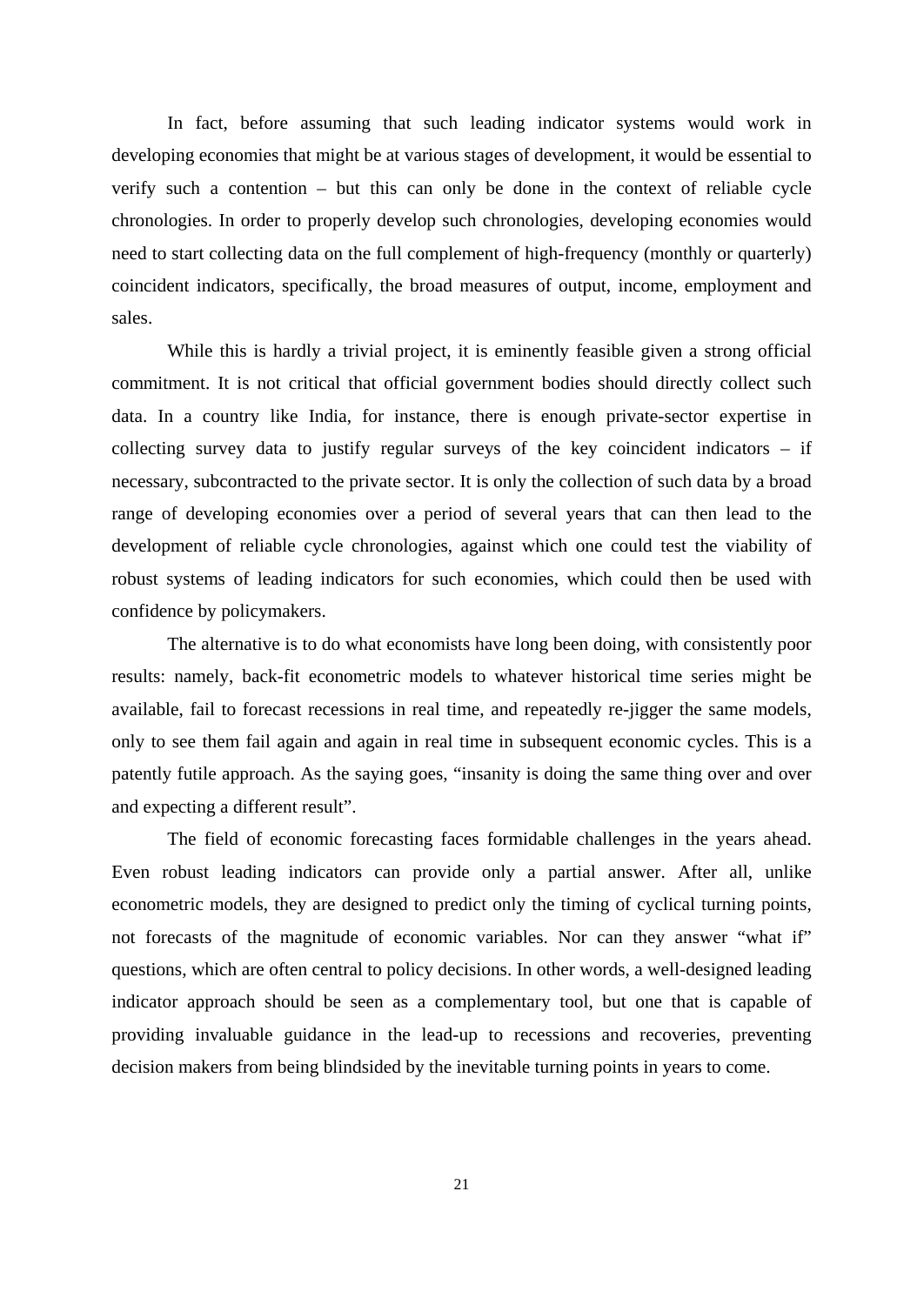#### **References**

Banerji, A. (1999), "The Three Ps: Simple Tools for Monitoring Economic Cycles," *Business Economics*, XXXIV(4), October, 72-76.

\_\_\_\_\_\_\_\_\_\_ (2000). "The Lead Profile and other Non-parametric Tools to Evaluate Survey Series as Leading Indicators." in *Use of Survey Data for Industry, Research and Economic Policy.* Selected papers presented at the 24<sup>th</sup> CIRET Conference, Wellington, New Zealand, 1999. K. H. Oppenlander, G. Poser and B. Schips, editors. Aldershot, U.K.: Ashgate.

- (2010), "A Robust Approach to Business Cycle Analysis and Forecasting," Keynote Address to Sixth Eurostat Colloquium on Modern Tools for Business Cycle Analysis, Luxembourg, September 2010.
- \_\_\_\_\_\_\_\_\_\_ and L. Hiris (2001). "A Framework for Measuring International Business Cycles," *International Journal of Forecasting,* 17, 333-348.
- Boschan, C. and A. Banerji (1990), "A Reassessment of Composite Indexes" in Analyzing *Modern Business Cycles*, P.A. Klein, Editor, M.E. Sharpe, New York.
- Boschan, C. and W. W. Ebanks (1978). "The Phase-Average Trend: A New Way of Measuring Growth," Proceedings of the Business and Economic Statistics Section, American Statistical Association, Washington, D.C.
- Burns, A. F. (1952), "Wesley Clair Mitchell: The Economic Scientist," NBER, New York. \_\_\_\_\_\_\_\_\_\_\_\_\_ and W. C. Mitchell (1946), *Measuring Business Cycles*, National Bureau of Economic Research, New York.
- Bry, G. and C. Boschan (1971). *Cyclical Analysis of Time Series: Selected Procedures and Computer Programs*, Technical Paper No. 20, New York: National Bureau of Economic Research.
- Cecchetti, S. (2001). "Half Way to Vanquishing Volatility," *Financial Times*, August 22*.*
- Cullity, J. P. and A. Banerji (1996), "Composite Indexes: A Reassessment" presented at the meeting on OECD Leading Indicators, Paris.
- Dua, P. and A. Banerji (1999), "An Index of Coincident Economic Indicators for the Indian Economy", *Journal of Quantitative Economics*, 15, 177-201.

\_\_\_\_\_\_\_\_\_\_\_\_\_\_\_\_\_\_\_ (2004), "Monitoring and Predicting Business and Growth Rate Cycles in the Indian Economy", in Business Cycles and Economic Growth: An Analysis Using Leading Indicators*,* ed., P. Dua, Oxford University Press.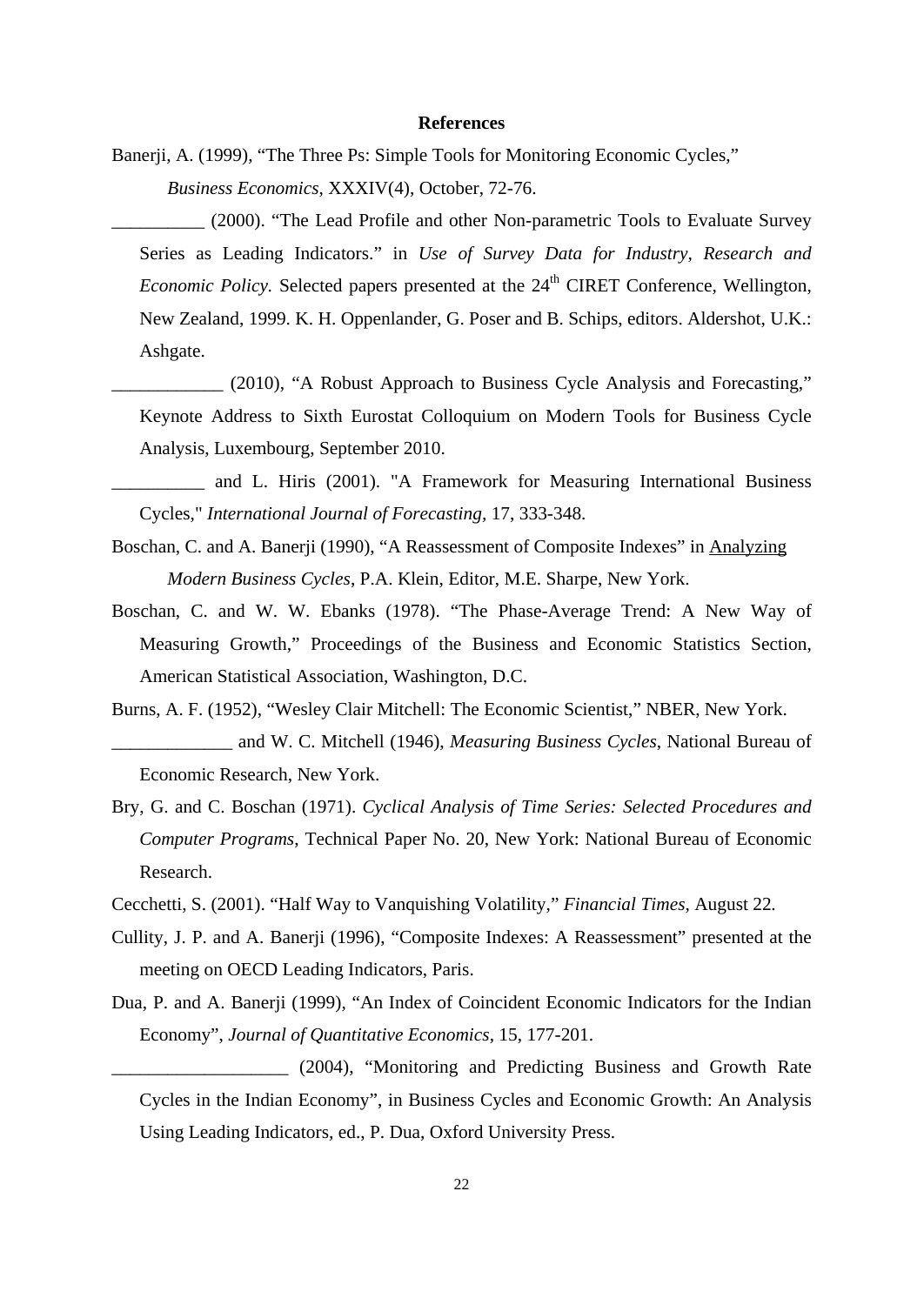\_\_\_\_\_\_\_\_\_\_\_\_\_\_\_\_\_\_\_\_(2007), "Business Cycles in India," in Oxford Companion to

Economics in India, ed., K. Basu, Oxford University Press.

Granger, C. W. J. and P. Newbold (1986). *Forecasting Economic Time Series* (second edition). San Diego: Academic Press.

*International Cyclical Outlook* (2009), XIV, 1 (January), 1-4.

- Klein, P. A. (1983), "The Neglected Institutionalism of Wesley Clair Mitchell: The Theoretical Basis for Business Cycle Indicators," *Journal of Economic Issues*, 17, 867- 899. Reprinted in P.A. Klein (1994), *Beyond Dissent*, M.E. Sharpe, New York.
- \_\_\_\_\_\_\_\_\_ (1998), "Swedish Business Cycles Assessing the Recent Record," Working Paper 21, Federation of Swedish Industries, Stockholm.
- Koopmans, T. C. (1947). "Measurement without Theory," *The Review of Economic Statistics*, 29, 3 (August), 161-172.
- Layton, A. P. and A. Banerji (2003). 'What is a Recession?: A reprise'. *Applied Economics* 35: 1789-1797.
- Loungani, P. (2001). "How Accurate are Private Sector Forecasts? Cross-country evidence from Consensus Forecasts of output growth," *International Journal of Forecasting,* 17, 419-432.
- Mintz, I. (1969), "Dating Postwar Business Cycles: Methods and their Application to Western Germany, 1950-67," Occasional Paper No. 107, NBER, New York.
- \_\_\_\_\_\_\_ (1972), "Dating American Growth Cycles," in V. Zarnowitz (ed.), *The Business Cycle Today*, NBER, New York.
- \_\_\_\_\_\_\_ (1974), "Dating United States Growth Cycles," *Explorations in Economic Research*, 1, 1-113.
- Mitchell, W. and A. F. Burns (1938), "Statistical Indicators of Cyclical Revivals," *Bulletin* 69, National Bureau of Economic Research, reprinted in G.H. Moore (1961), Ed., *Business Cycle Indicators: Contributions to the Analysis of Current Business Conditions*, Vol. I, National Bureau of Economic Research.
- Moore, G. H. (1950). *Statistical Indicators of Cyclical Revivals and Recessions*. Occasional Paper 31. New York: National Bureau of Economic Research.
	- \_\_\_\_\_\_\_\_\_\_\_ (1958), "Forecasting Industrial Production A Comment," *Journal of Political Economy*, February.
	- \_\_\_\_\_\_\_\_\_\_\_ (1961), *Business Cycle Indicators*, Vols. I and II, Princeton University Press, Princeton, New Jersey.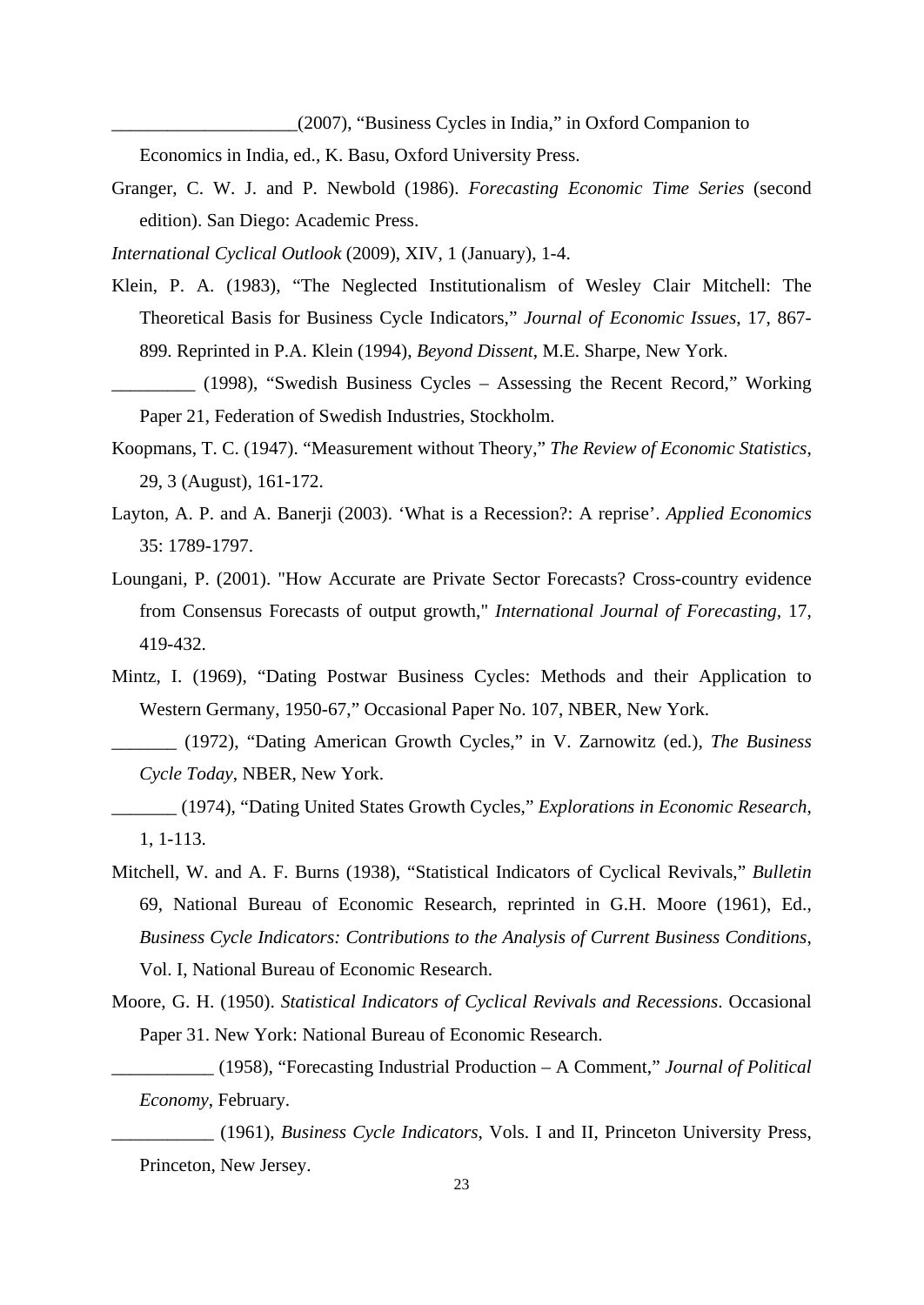\_\_\_\_\_\_\_\_\_\_\_ (1982), "Business Cycles" in *Encyclopaedia of Economics*, D. Greenwald, Editor in Chief, McGraw Hill Book Company, New York.

- Niemira, M. P. and Klein, P. A. (1994), *Forecasting Financial and Economic Cycles*, John Wiley & Sons, New York.
- *U.S. Cyclical Outlook* (2008), XIII, 8 (August), 1-3.
- Zarnowitz, V. (1991), "What is a Business Cycle?", NBER Working Paper Series, No. 3863, NBER, Cambridge, MA.
- Zarnowitz, V. and C. Boschan (1975), "Cyclical Indicators: An Evaluation and New Leading Indexes," in *Handbook of Cyclical Indicators*, Government Printing Office, Washington, D.C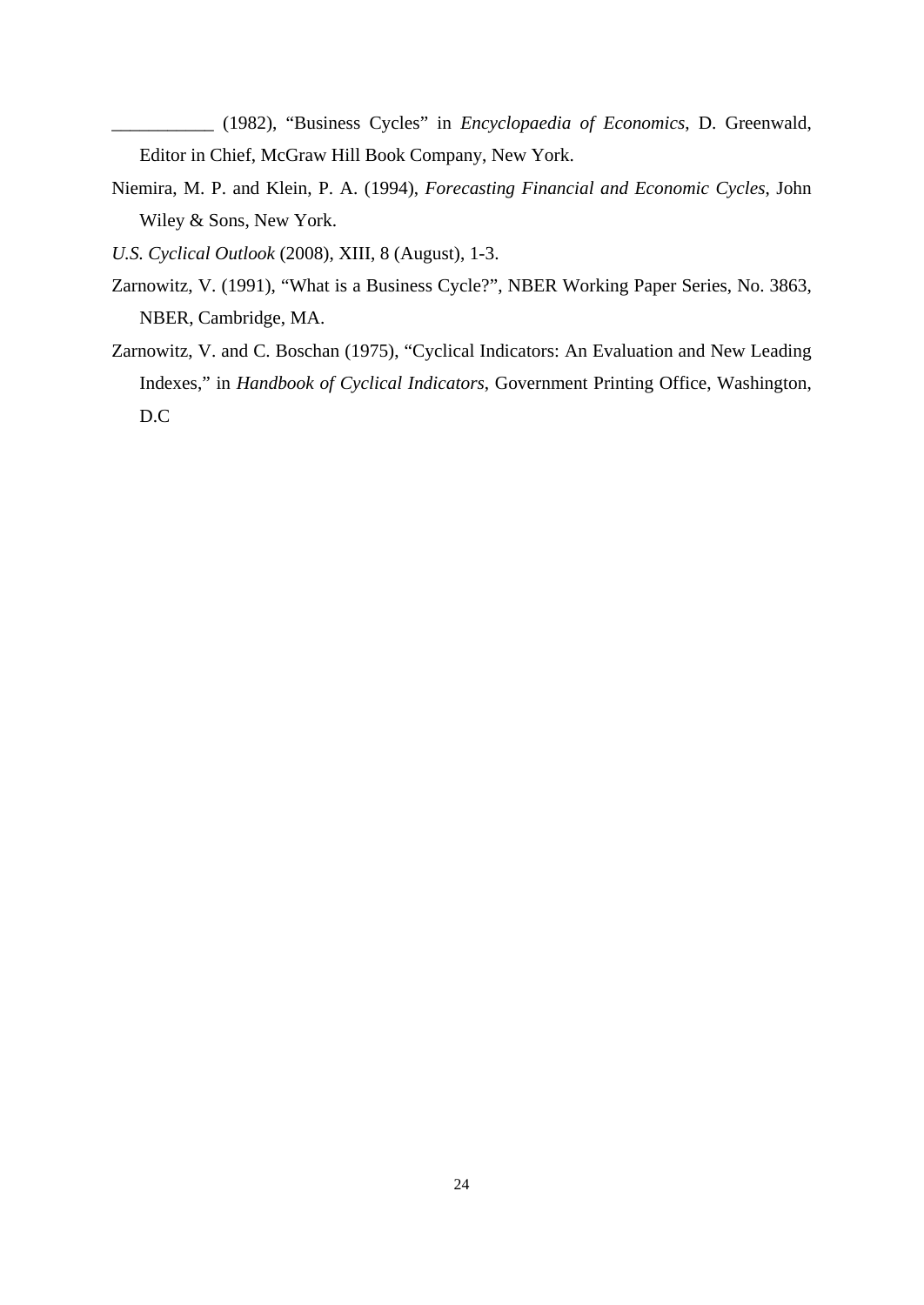**Figure 1 Business Cycles and Growth Rate Cycles**

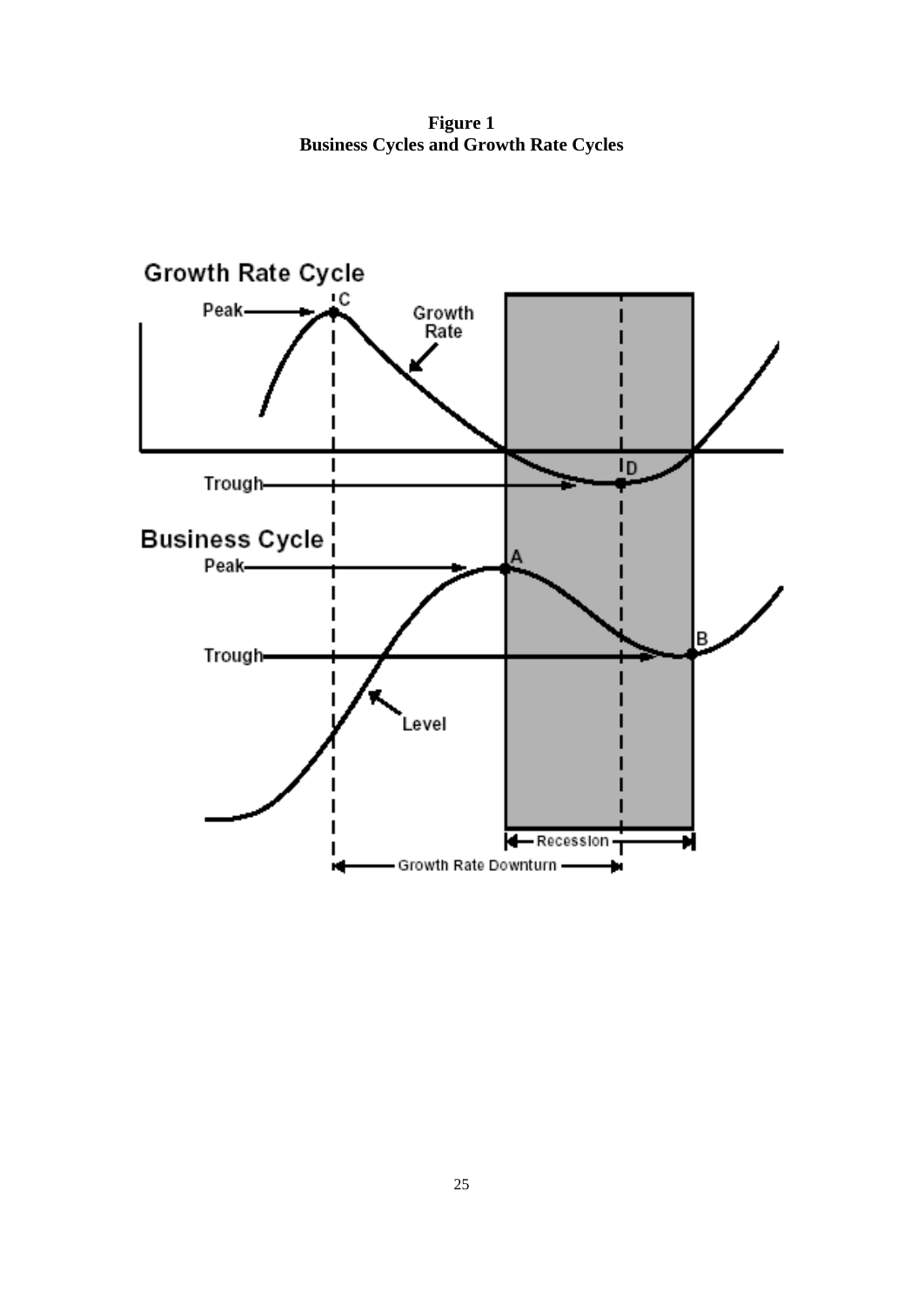**Figure 2 Prediction of Turning Points by Leading Index**



**Figure 3 Prediction of Turning Points**

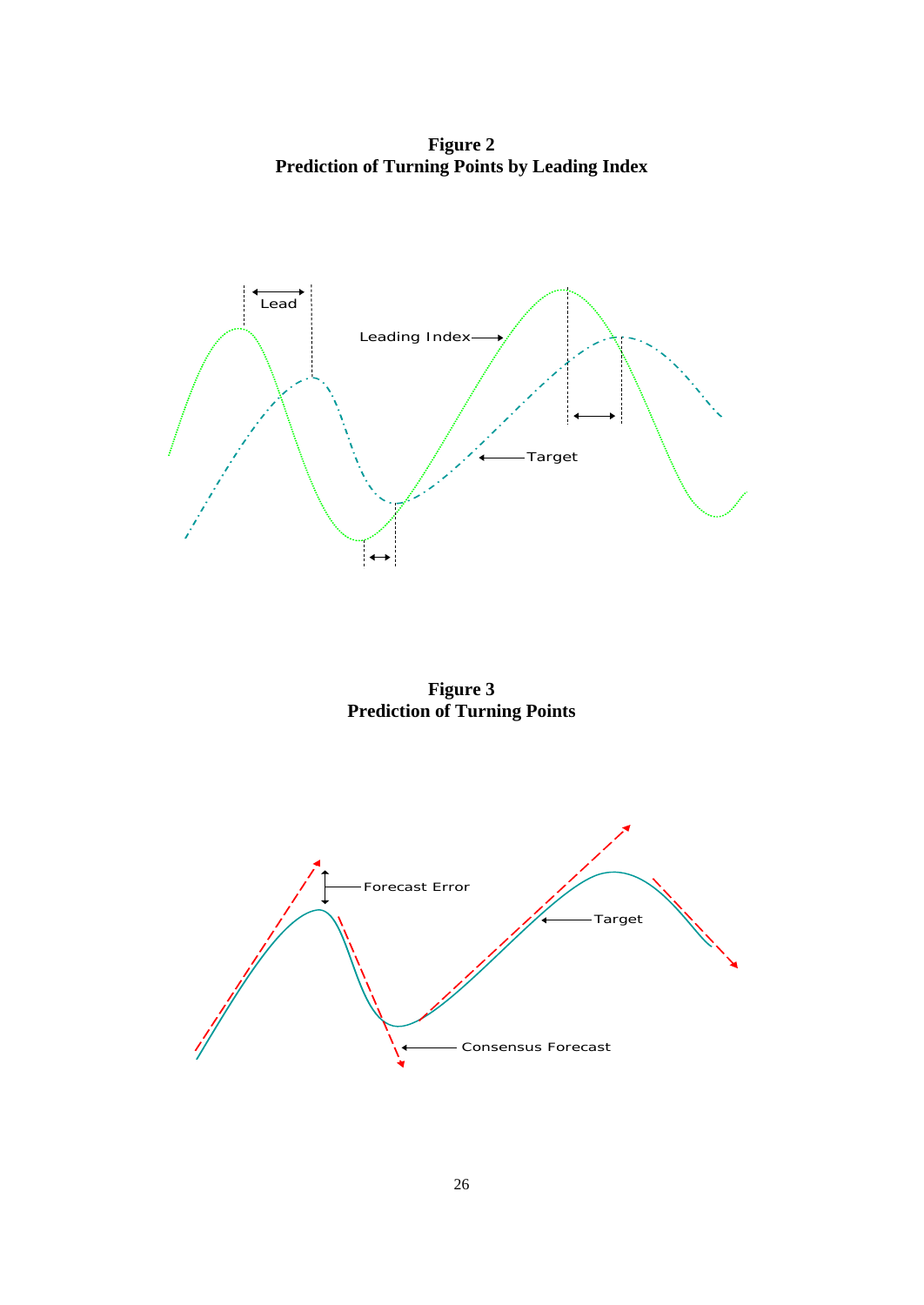## **Figure 4**

**Average Leads, in Months, of Eight Leading Indicators Selected in 1950**

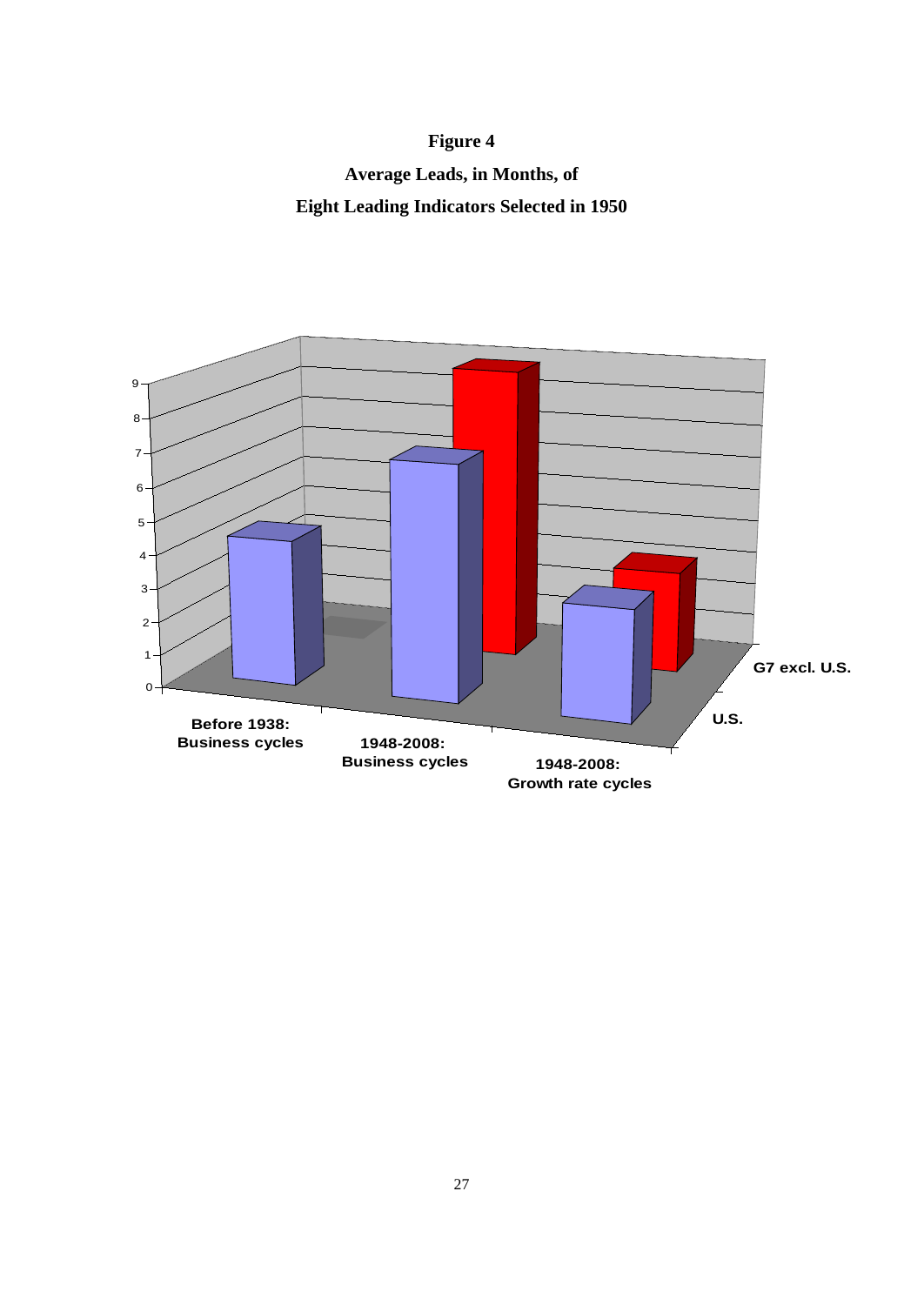**Figure 5 Annualized Growth in U.S. Coincident Indicators in Postwar U.S. Expansions (%)**